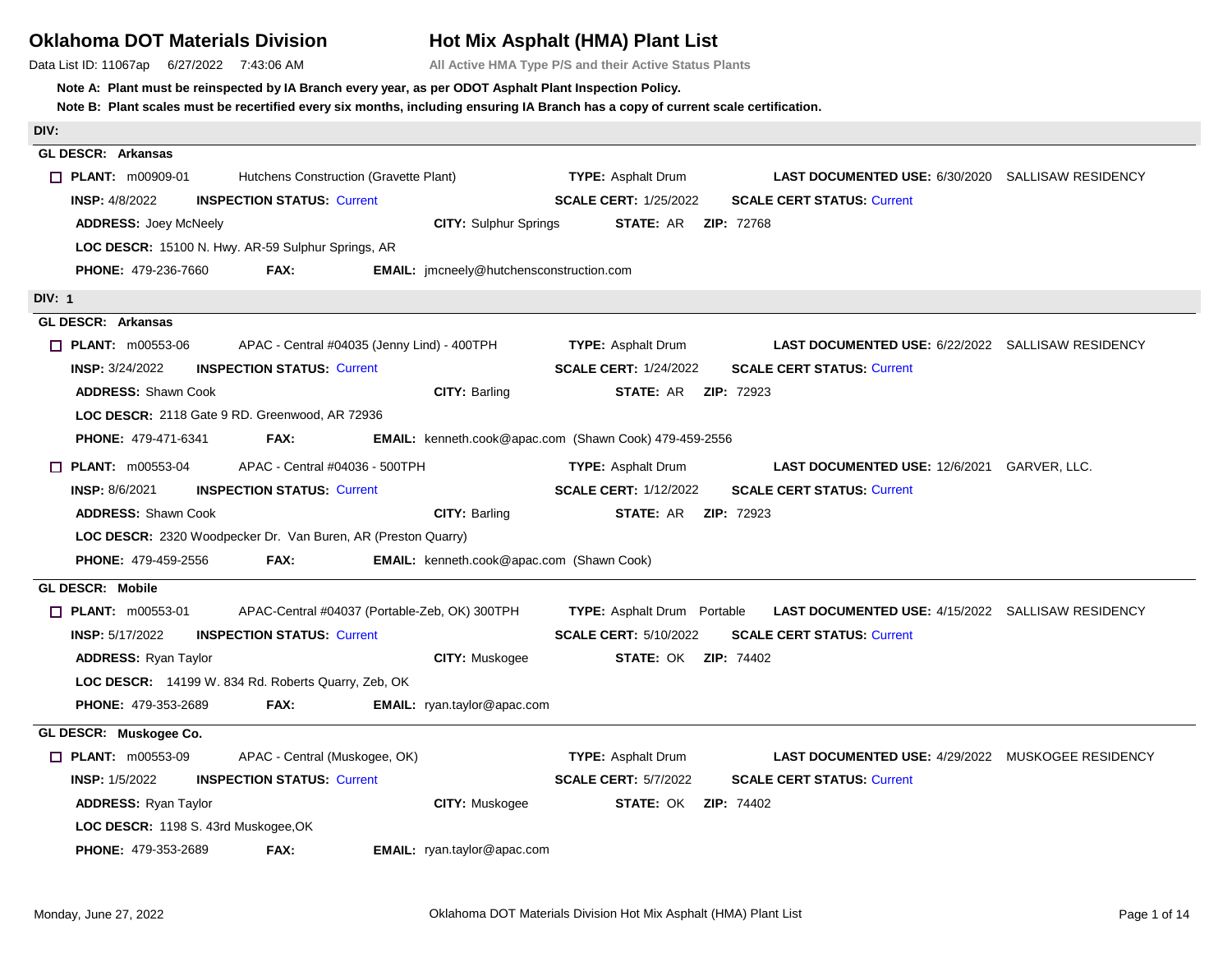| Note B: Plant scales must be recertified every six months, including ensuring IA Branch has a copy of current scale certification. |                                                                                                        |                           |
|------------------------------------------------------------------------------------------------------------------------------------|--------------------------------------------------------------------------------------------------------|---------------------------|
| <b>D</b> PLANT: m01181-01<br>Youngman Rock                                                                                         | <b>TYPE: Asphalt Drum</b><br>LAST DOCUMENTED USE: 6/6/2022                                             | CIRCUIT ENGR. DISTRICT #2 |
| <b>INSPECTION STATUS: Current</b><br><b>INSP: 11/9/2021</b>                                                                        | <b>SCALE CERT: 6/9/2022</b><br><b>SCALE CERT STATUS: Current</b>                                       |                           |
| <b>CITY: Porter</b><br><b>ADDRESS: Greg Hornbuckle</b>                                                                             | <b>STATE: OK ZIP: 74454</b>                                                                            |                           |
| LOC DESCR: 3202 W. 50th St. North, Porter, OK 74454                                                                                |                                                                                                        |                           |
| <b>PHONE: 918-910-3123</b><br>FAX:<br>EMAIL: greg.hornbuckle@handgpaving.com                                                       |                                                                                                        |                           |
| GL DESCR: Sequoyah Co.                                                                                                             |                                                                                                        |                           |
| $\Box$ PLANT: m00562-04<br>J.O.B. Const Co #27-4 (Sallisaw) - 400TPH                                                               | <b>TYPE:</b> Asphalt Drum Portable<br><b>LAST DOCUMENTED USE:</b> 5/24/2022 CIRCUIT ENGR. DISTRICT # 2 |                           |
| <b>INSP: 8/25/2021</b><br><b>INSPECTION STATUS: Current</b>                                                                        | <b>SCALE CERT: 3/11/2022</b><br><b>SCALE CERT STATUS: Current</b>                                      |                           |
| <b>ADDRESS: Starla Hoffman</b><br><b>CITY: Poteau</b>                                                                              | <b>STATE: OK ZIP: 74953</b>                                                                            |                           |
| <b>LOC DESCR: 107383 S. 4570 RD. Sallisaw, OK</b>                                                                                  |                                                                                                        |                           |
| <b>PHONE: 918-647-8284</b><br><b>EMAIL:</b> jobconstco@clnk.com<br>FAX:                                                            |                                                                                                        |                           |
| DIV: 2                                                                                                                             |                                                                                                        |                           |
| GL DESCR: Bryan Co.                                                                                                                |                                                                                                        |                           |
| $\Box$ PLANT: m00433-03<br>Overland Corp #ASTEC-2 (Portable) - 400TPH                                                              | <b>TYPE:</b> Asphalt Drum Portable<br>LAST DOCUMENTED USE: 6/16/2022 CEC // INFRASTRUCTURE SOLU        |                           |
| <b>INSP: 4/5/2022</b><br><b>INSPECTION STATUS: Current</b>                                                                         | <b>SCALE CERT: 3/31/2022</b><br><b>SCALE CERT STATUS: Current</b>                                      |                           |
| <b>CITY: Ardmore</b><br><b>ADDRESS: Mike Hope</b>                                                                                  | <b>STATE: OK ZIP: 73402</b>                                                                            |                           |
| LOC DESCR: 8688 Country Club Rd., Durant, OK                                                                                       |                                                                                                        |                           |
| <b>PHONE: 580-221-3963</b><br>FAX:<br><b>EMAIL:</b> mhope@ovco.com                                                                 |                                                                                                        |                           |
| GL DESCR: Choctaw Co.                                                                                                              |                                                                                                        |                           |
| $\Box$ PLANT: m00556-03<br>Cummins Const Co #2728 - 300TPH                                                                         | <b>TYPE: Asphalt Drum</b><br><b>LAST DOCUMENTED USE: 5/24/2022 HEAVENER RESIDENCY</b>                  |                           |
| <b>INSP: 4/11/2022</b><br><b>INSPECTION STATUS: Current</b>                                                                        | <b>SCALE CERT: 3/16/2022</b><br><b>SCALE CERT STATUS: Current</b>                                      |                           |
| <b>ADDRESS: Ms. Debbie Marshall</b><br>CITY: Enid                                                                                  | <b>STATE: OK ZIP: 73702</b>                                                                            |                           |
| <b>LOC DESCR:</b> North of Sawyer, OK on Hwy 147                                                                                   |                                                                                                        |                           |
| <b>PHONE: 580-233-6000</b><br><b>FAX: 580-233-98 EMAIL: deb@enid.com</b>                                                           |                                                                                                        |                           |
| GL DESCR: Le Flore Co.                                                                                                             |                                                                                                        |                           |
| $\Box$ PLANT: m00562-03<br>J.O.B. Const. Co #27-3 (Poteau, OK) - 300TPH                                                            | LAST DOCUMENTED USE: 6/15/2022 HEAVENER RESIDENCY<br><b>TYPE:</b> Asphalt Drum Portable                |                           |
| <b>INSPECTION STATUS: Current</b><br><b>INSP: 3/2/2022</b>                                                                         | <b>SCALE CERT: 3/2/2022</b><br><b>SCALE CERT STATUS: Current</b>                                       |                           |
| <b>ADDRESS: Starla Hoffman</b><br><b>CITY: Poteau</b>                                                                              | <b>STATE: OK ZIP: 74953</b>                                                                            |                           |
| LOC DESCR: 33775 US Hwy. 271 Poteau, OK 74953                                                                                      |                                                                                                        |                           |
| <b>PHONE: 918-647-8284</b><br>FAX:<br><b>EMAIL:</b> jobconstco@clnk.com                                                            |                                                                                                        |                           |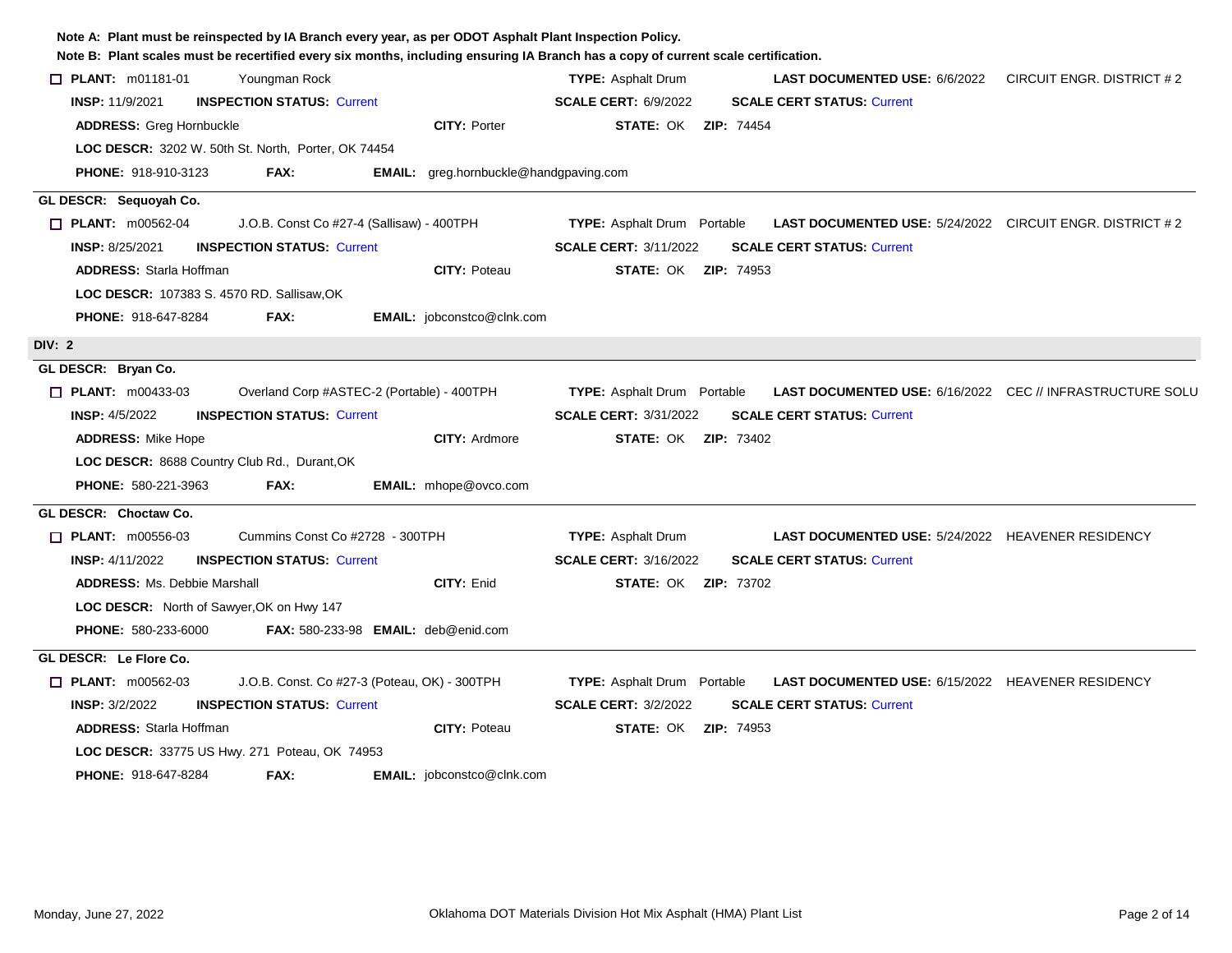|        | ivide D. Thank scales must be recentified every six months, including ensuring in Dianch has a copy of current scale centification |                                                                                                        |  |
|--------|------------------------------------------------------------------------------------------------------------------------------------|--------------------------------------------------------------------------------------------------------|--|
|        | <b>GL DESCR: McCurtain Co.</b>                                                                                                     |                                                                                                        |  |
|        | Cummins Const Co #2741 - 300TPH<br>$\Box$ PLANT: m00556-12                                                                         | <b>TYPE:</b> Asphalt Drum Portable<br><b>LAST DOCUMENTED USE: 6/7/2022 HEAVENER RESIDENCY</b>          |  |
|        | <b>INSP: 4/11/2022</b><br><b>INSPECTION STATUS: Current</b>                                                                        | <b>SCALE CERT: 3/16/2022</b><br><b>SCALE CERT STATUS: Current</b>                                      |  |
|        | <b>CITY: Enid</b><br><b>ADDRESS: Ms. Debbie Marshall</b>                                                                           | <b>STATE: OK ZIP: 73702</b>                                                                            |  |
|        | LOC DESCR: 260 Mayfly Lane, Eagletown, OK 74734                                                                                    |                                                                                                        |  |
|        | <b>PHONE:</b> 580-233-6000 <b>FAX:</b> 580-233-98 <b>EMAIL:</b> deb@enid.com                                                       |                                                                                                        |  |
|        | GL DESCR: Pittsburg Co.                                                                                                            |                                                                                                        |  |
|        | $\Box$ PLANT: m00553-07<br>APAC - Central (McAlester, OK)                                                                          | <b>TYPE:</b> Asphalt Drum Portable<br><b>LAST DOCUMENTED USE: 6/23/2022 CIRCUIT ENGINEERING DISTRI</b> |  |
|        | <b>INSP: 5/17/2022</b><br><b>INSPECTION STATUS: Current</b>                                                                        | <b>SCALE CERT: 5/12/2022</b><br><b>SCALE CERT STATUS: Current</b>                                      |  |
|        | <b>ADDRESS: Ryan Taylor</b><br>CITY: Muskogee                                                                                      | <b>STATE: OK ZIP: 74402</b>                                                                            |  |
|        | LOC DESCR: Highway 69 South of McAlester                                                                                           |                                                                                                        |  |
|        | <b>PHONE: 479-353-2689</b><br><b>FAX:</b><br><b>EMAIL:</b> ryan.taylor@apac.com                                                    |                                                                                                        |  |
|        | J.O.B Const Co #27-2 (Hartshorne) - 350TPH<br>$\Box$ PLANT: m00562-02                                                              | <b>LAST DOCUMENTED USE: 6/1/2022 MCALESTER RESIDENCY</b><br><b>TYPE:</b> Asphalt Drum                  |  |
|        | <b>INSPECTION STATUS: Current</b><br><b>INSP: 8/31/2021</b>                                                                        | <b>SCALE CERT: 3/31/2022</b><br><b>SCALE CERT STATUS: Current</b>                                      |  |
|        | <b>ADDRESS: Starla Hoffman</b><br><b>CITY: Poteau</b>                                                                              | <b>STATE: OK ZIP: 74953</b>                                                                            |  |
|        | <b>LOC DESCR: 7th and Dolese Road Hartshorne, OK</b>                                                                               |                                                                                                        |  |
|        | FAX:<br>EMAIL: jobconstco@clnk.com<br><b>PHONE: 918-647-8284</b>                                                                   |                                                                                                        |  |
|        |                                                                                                                                    |                                                                                                        |  |
| DIV: 3 |                                                                                                                                    |                                                                                                        |  |
|        | GL DESCR: Cleveland Co.                                                                                                            |                                                                                                        |  |
|        | $\Box$ PLANT: m00428-05<br>Haskell Lemon (Norman, OK) - 400TPH                                                                     | <b>TYPE: Asphalt Drum</b><br><b>LAST DOCUMENTED USE: 5/20/2022 ADA RESIDENCY</b>                       |  |
|        | <b>INSP: 8/10/2021</b><br><b>INSPECTION STATUS: Current</b>                                                                        | <b>SCALE CERT: 1/5/2022</b><br><b>SCALE CERT STATUS: Current</b>                                       |  |
|        | <b>ADDRESS: Connie Dolph</b><br>CITY: Oklahoma City                                                                                | <b>STATE: OK ZIP: 73117</b>                                                                            |  |
|        | LOC DESCR: 4511 South Chautauqua Norman, OK 73169                                                                                  |                                                                                                        |  |
|        | <b>PHONE: 405-862-5225</b><br><b>FAX:</b><br>EMAIL: cdolph@haskelllemon.com                                                        |                                                                                                        |  |
|        | PMI-Silver Star (Moore, OK) - 400TPH<br>$\Box$ PLANT: m00565-01                                                                    | <b>TYPE:</b> Asphalt Drum<br><b>LAST DOCUMENTED USE: 5/21/2022 PURCELL RESIDENCY</b>                   |  |
|        | <b>INSP: 9/16/2021</b><br><b>INSPECTION STATUS: Current</b>                                                                        | <b>SCALE CERT STATUS: Current</b><br><b>SCALE CERT: 2/14/2022</b>                                      |  |
|        | CITY: Moore<br><b>ADDRESS: Greg Kalicki</b>                                                                                        | <b>STATE: OK ZIP: 73160</b>                                                                            |  |
|        | LOC DESCR: 2401 S. Broadway, Moore, OK                                                                                             |                                                                                                        |  |
|        | <b>PHONE: 405-793-1725</b><br>FAX:<br><b>EMAIL:</b> gregk@silverstarconst.com                                                      |                                                                                                        |  |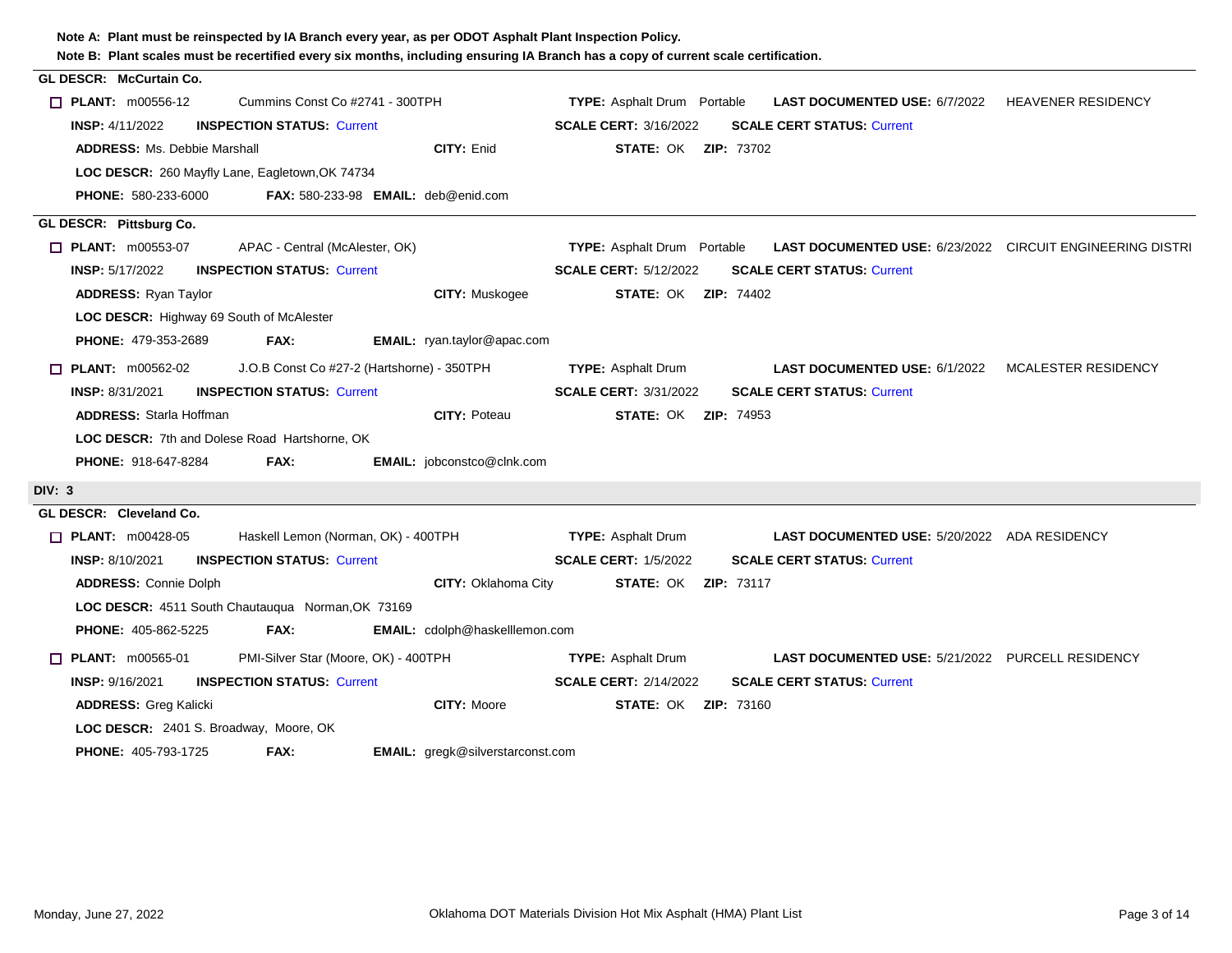| Note B: Plant scales must be recertified every six months, including ensuring IA Branch has a copy of current scale certification.<br><b>GL DESCR: Johnston Co.</b> |                                                              |                                         |                                    |                                                        |  |
|---------------------------------------------------------------------------------------------------------------------------------------------------------------------|--------------------------------------------------------------|-----------------------------------------|------------------------------------|--------------------------------------------------------|--|
|                                                                                                                                                                     |                                                              |                                         |                                    |                                                        |  |
| $\Box$ PLANT: $m00556-11$                                                                                                                                           | Cummins Const Co #2713 (Coleman, OK)                         |                                         | <b>TYPE:</b> Asphalt Drum Portable | <b>LAST DOCUMENTED USE: 5/2/2022 ANTLERS RESIDENCY</b> |  |
| <b>INSP:</b> 4/13/2022                                                                                                                                              | <b>INSPECTION STATUS: Current</b>                            |                                         | <b>SCALE CERT: 3/13/2022</b>       | <b>SCALE CERT STATUS: Current</b>                      |  |
| <b>ADDRESS: Ms. Debbie Marshall</b>                                                                                                                                 |                                                              | CITY: Enid                              | <b>STATE: OK ZIP: 73702</b>        |                                                        |  |
| LOC DESCR: Crusher Rd. at Coleman, OK                                                                                                                               |                                                              |                                         |                                    |                                                        |  |
| <b>PHONE: 580-233-6000</b>                                                                                                                                          | <b>FAX: 580-233-98 EMAIL: deb@enid.com</b>                   |                                         |                                    |                                                        |  |
| GL DESCR: McClain Co.                                                                                                                                               |                                                              |                                         |                                    |                                                        |  |
| $\Box$ PLANT: m01200-01                                                                                                                                             | Shell/Allen Contracting                                      |                                         | <b>TYPE:</b> Asphalt Drum Portable | LAST DOCUMENTED USE: 12/10/2021 EDMOND                 |  |
| <b>INSP: 1/3/2022</b>                                                                                                                                               | <b>INSPECTION STATUS: Current</b>                            |                                         | <b>SCALE CERT: 3/7/2022</b>        | <b>SCALE CERT STATUS: Current</b>                      |  |
| <b>ADDRESS: Donny Niebrugge</b>                                                                                                                                     |                                                              | CITY: Oklahoma City                     | <b>STATE: OK ZIP: 73101</b>        |                                                        |  |
|                                                                                                                                                                     | LOC DESCR: 1533 N. Portland Ave. Newcastle, OK 73065         |                                         |                                    |                                                        |  |
| <b>PHONE: 405-677-4450</b>                                                                                                                                          | FAX:                                                         | <b>EMAIL:</b> donnyn@shellconstruct.com |                                    |                                                        |  |
| GL DESCR: Okfuskee Co.                                                                                                                                              |                                                              |                                         |                                    |                                                        |  |
| $\Box$ PLANT: m00428-07                                                                                                                                             | Haskell Lemon (Portable)- 400 TPH                            |                                         | <b>TYPE:</b> Asphalt Drum Portable | LAST DOCUMENTED USE: 6/13/2022 WEWOKA RESIDENCY        |  |
| <b>INSP: 5/11/2022</b>                                                                                                                                              | <b>INSPECTION STATUS: Current</b>                            |                                         | <b>SCALE CERT: 3/31/2022</b>       | <b>SCALE CERT STATUS: Current</b>                      |  |
| <b>ADDRESS: Connie Dolph</b>                                                                                                                                        |                                                              | <b>CITY: Oklahoma City</b>              | <b>STATE: OK ZIP: 73117</b>        |                                                        |  |
| LOC DESCR: 4.4 Miles East of Okemah, OK Exit 277                                                                                                                    |                                                              |                                         |                                    |                                                        |  |
| <b>PHONE: 405-862-5225</b>                                                                                                                                          | FAX:                                                         | EMAIL: cdolph@haskelllemon.com          |                                    |                                                        |  |
| GL DESCR: Pontotoc Co.                                                                                                                                              |                                                              |                                         |                                    |                                                        |  |
| $\Box$ PLANT: m00556-05                                                                                                                                             | Cummins Const Co #2709 (Ada, OK) - 300TPH                    |                                         | <b>TYPE:</b> Asphalt Drum          | <b>LAST DOCUMENTED USE: 6/21/2022 ADA RESIDENCY</b>    |  |
| <b>INSP: 9/30/2021</b>                                                                                                                                              | <b>INSPECTION STATUS: Current</b>                            |                                         | <b>SCALE CERT: 4/1/2022</b>        | <b>SCALE CERT STATUS: Current</b>                      |  |
| <b>ADDRESS: Ms. Debbie Marshall</b>                                                                                                                                 |                                                              | <b>CITY: Enid</b>                       | <b>STATE: OK ZIP: 73702</b>        |                                                        |  |
| LOC DESCR: 10011 US Hwy. 377 Ada, OK 74821                                                                                                                          |                                                              |                                         |                                    |                                                        |  |
| <b>PHONE: 580-233-6000</b>                                                                                                                                          | <b>FAX:</b> 580-233-98 <b>EMAIL:</b> $deb@enid.com$          |                                         |                                    |                                                        |  |
| $\Box$ PLANT: m00433-07                                                                                                                                             | Overland Corp ASTEC (Portable) - 400TPH                      |                                         | <b>TYPE:</b> Asphalt Drum Portable | <b>LAST DOCUMENTED USE: 4/12/2022 ADA RESIDENCY</b>    |  |
| <b>INSP: 3/1/2022</b>                                                                                                                                               | <b>INSPECTION STATUS: Current</b>                            |                                         | <b>SCALE CERT: 4/1/2022</b>        | <b>SCALE CERT STATUS: Current</b>                      |  |
| <b>ADDRESS: Mike Hope</b>                                                                                                                                           |                                                              | <b>CITY: Ardmore</b>                    | <b>STATE: OK ZIP: 73402</b>        |                                                        |  |
|                                                                                                                                                                     | <b>LOC DESCR:</b> 3 Miles N. of Ada, OK on Hwy 377, Westside |                                         |                                    |                                                        |  |
| <b>PHONE: 580-221-3963</b>                                                                                                                                          | FAX:                                                         | EMAIL: mhope@ovco.com                   |                                    |                                                        |  |
|                                                                                                                                                                     |                                                              |                                         |                                    |                                                        |  |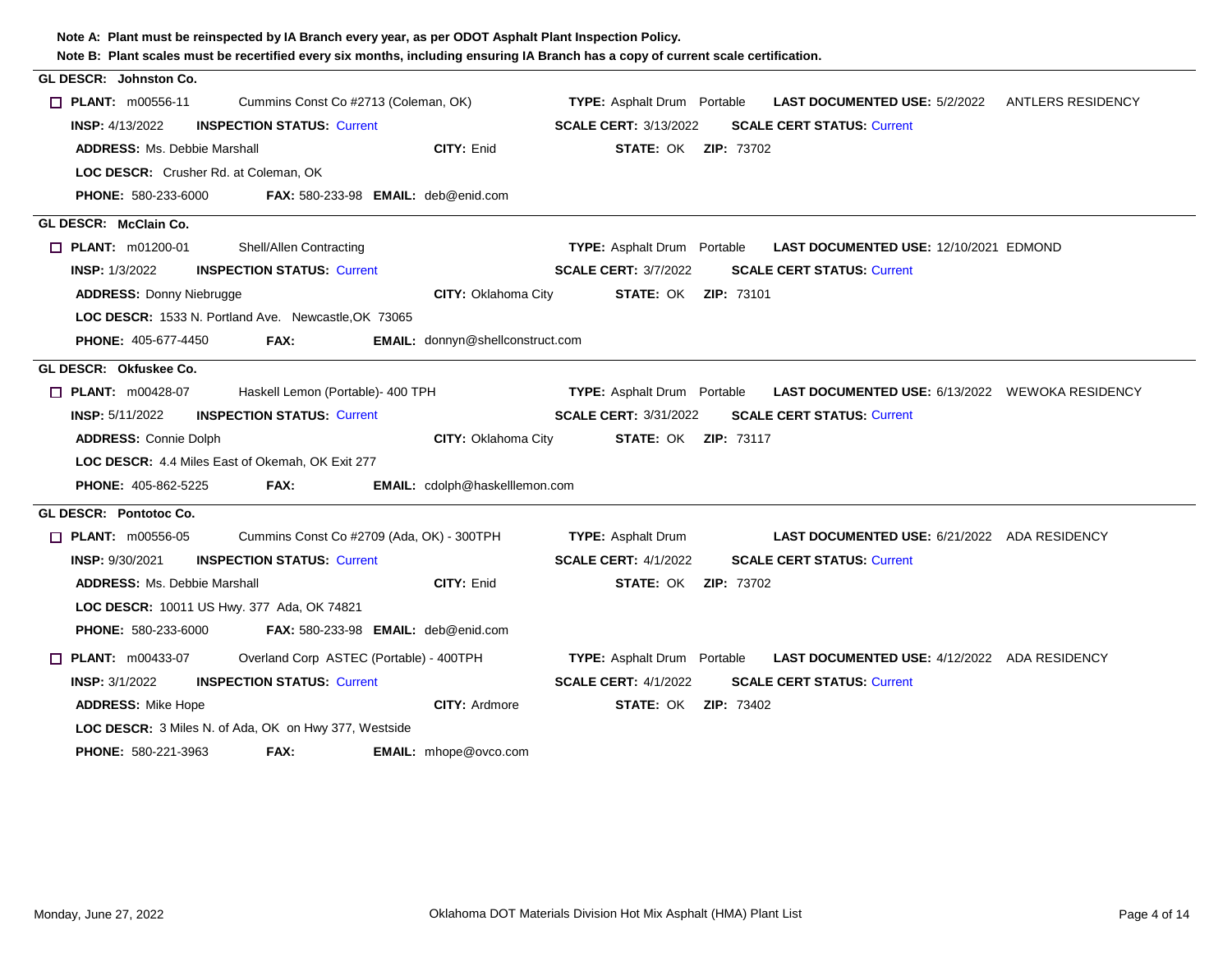| Note B: Plant scales must be recertified every six months, including ensuring IA Branch has a copy of current scale certification. |                                                                                               |  |
|------------------------------------------------------------------------------------------------------------------------------------|-----------------------------------------------------------------------------------------------|--|
| GL DESCR: Pottawatomie Co.                                                                                                         |                                                                                               |  |
| $\Box$ PLANT: m00428-06<br>Haskell Lemon (Shawnee, OK) - 300TPH                                                                    | <b>TYPE:</b> Asphalt Drum<br><b>LAST DOCUMENTED USE: 6/21/2022 EDMOND</b>                     |  |
| <b>INSPECTION STATUS: Current</b><br><b>INSP: 9/8/2021</b>                                                                         | <b>SCALE CERT: 1/5/2022</b><br><b>SCALE CERT STATUS: Current</b>                              |  |
| <b>ADDRESS: Connie Dolph</b><br><b>CITY: Oklahoma City</b>                                                                         | <b>STATE: OK ZIP: 73117</b>                                                                   |  |
| LOC DESCR: 1903 West Independence Shawnee, OK                                                                                      |                                                                                               |  |
| <b>PHONE: 405-862-5225</b><br>FAX: 405-273-20 EMAIL: cdolph@haskelllemon.com                                                       |                                                                                               |  |
| GL DESCR: Stephens Co.                                                                                                             |                                                                                               |  |
| $\Box$ PLANT: m00433-04<br>Overland Corp #ASTEC-3 (Portable)                                                                       | <b>TYPE:</b> Asphalt Drum Portable<br><b>LAST DOCUMENTED USE: 6/7/2022 ADA RESIDENCY</b>      |  |
| <b>INSP: 4/1/2022</b><br><b>INSPECTION STATUS: Current</b>                                                                         | <b>SCALE CERT: 3/31/2022</b><br><b>SCALE CERT STATUS: Current</b>                             |  |
| <b>ADDRESS: Mike Hope</b><br><b>CITY: Ardmore</b>                                                                                  | <b>STATE: OK ZIP: 73402</b>                                                                   |  |
| LOC DESCR: 2827 US 70 Hugo, OK 74743, West of Turnpike                                                                             |                                                                                               |  |
| PHONE: 580-221-3963<br>EMAIL: mhope@ovco.com<br>FAX:                                                                               |                                                                                               |  |
| <b>DIV: 4</b>                                                                                                                      |                                                                                               |  |
| GL DESCR: Garfield Co.                                                                                                             |                                                                                               |  |
| $\Box$ PLANT: m00556-06<br>Cummins Const Co #2757 (Enid, OK) - 400TPH                                                              | <b>TYPE: Asphalt Drum</b><br><b>LAST DOCUMENTED USE: 5/13/2022 ENID RESIDENCY</b>             |  |
| <b>INSP: 11/22/2021</b><br><b>INSPECTION STATUS: Current</b>                                                                       | <b>SCALE CERT: 5/14/2022</b><br><b>SCALE CERT STATUS: Current</b>                             |  |
| <b>ADDRESS: Ms. Debbie Marshall</b><br>CITY: Enid                                                                                  | <b>STATE: OK ZIP: 73702</b>                                                                   |  |
| LOC DESCR: 1420 West Chestnut Enid, OK                                                                                             |                                                                                               |  |
| <b>PHONE: 580-233-6000</b><br><b>FAX: 580-233-98 EMAIL: deb@enid.com</b>                                                           |                                                                                               |  |
| GL DESCR: Kay Co.                                                                                                                  |                                                                                               |  |
| $\Box$ PLANT: m00557-01<br>Evans & Associates (Ponca City, OK) - 400TPH                                                            | <b>TYPE:</b> Asphalt Drum<br><b>LAST DOCUMENTED USE: 3/3/2022 CRAIG &amp; KEITHLINE, INC.</b> |  |
| <b>INSP: 8/3/2021</b><br><b>INSPECTION STATUS: Current</b>                                                                         | <b>SCALE CERT STATUS: Current</b><br><b>SCALE CERT: 1/31/2022</b>                             |  |
| CITY: Ponca City<br><b>ADDRESS: Mr. Glen Nickles</b>                                                                               | <b>STATE: OK ZIP: 74602</b>                                                                   |  |
| LOC DESCR: 3320 N. 14TH Street Ponca City, OK 74601                                                                                |                                                                                               |  |
| FAX: 580-765-86 EMAIL: gnickles@evans-assoc.com<br><b>PHONE: 580-765-6693</b>                                                      |                                                                                               |  |
| GL DESCR: Kingfisher Co.                                                                                                           |                                                                                               |  |
| $\Box$ PLANT: $m00556-04$<br>Cummins Const Co #2745 - 500TPH                                                                       | <b>TYPE:</b> Asphalt Drum Portable<br><b>LAST DOCUMENTED USE: 5/13/2021 BUFFALO RESIDENCY</b> |  |
| <b>INSP: 12/29/2021</b><br><b>INSPECTION STATUS: Current</b>                                                                       | <b>SCALE CERT: 4/14/2022</b><br><b>SCALE CERT STATUS: Current</b>                             |  |
| CITY: Enid<br><b>ADDRESS: Ms. Debbie Marshall</b>                                                                                  | <b>STATE: OK ZIP: 73702</b>                                                                   |  |
| <b>LOC DESCR:</b> 1 Mile East of Hennessey, OK on Hwy 51                                                                           |                                                                                               |  |
| <b>PHONE: 580-233-6000</b><br><b>FAX: 580-233-98 EMAIL: deb@enid.com</b>                                                           |                                                                                               |  |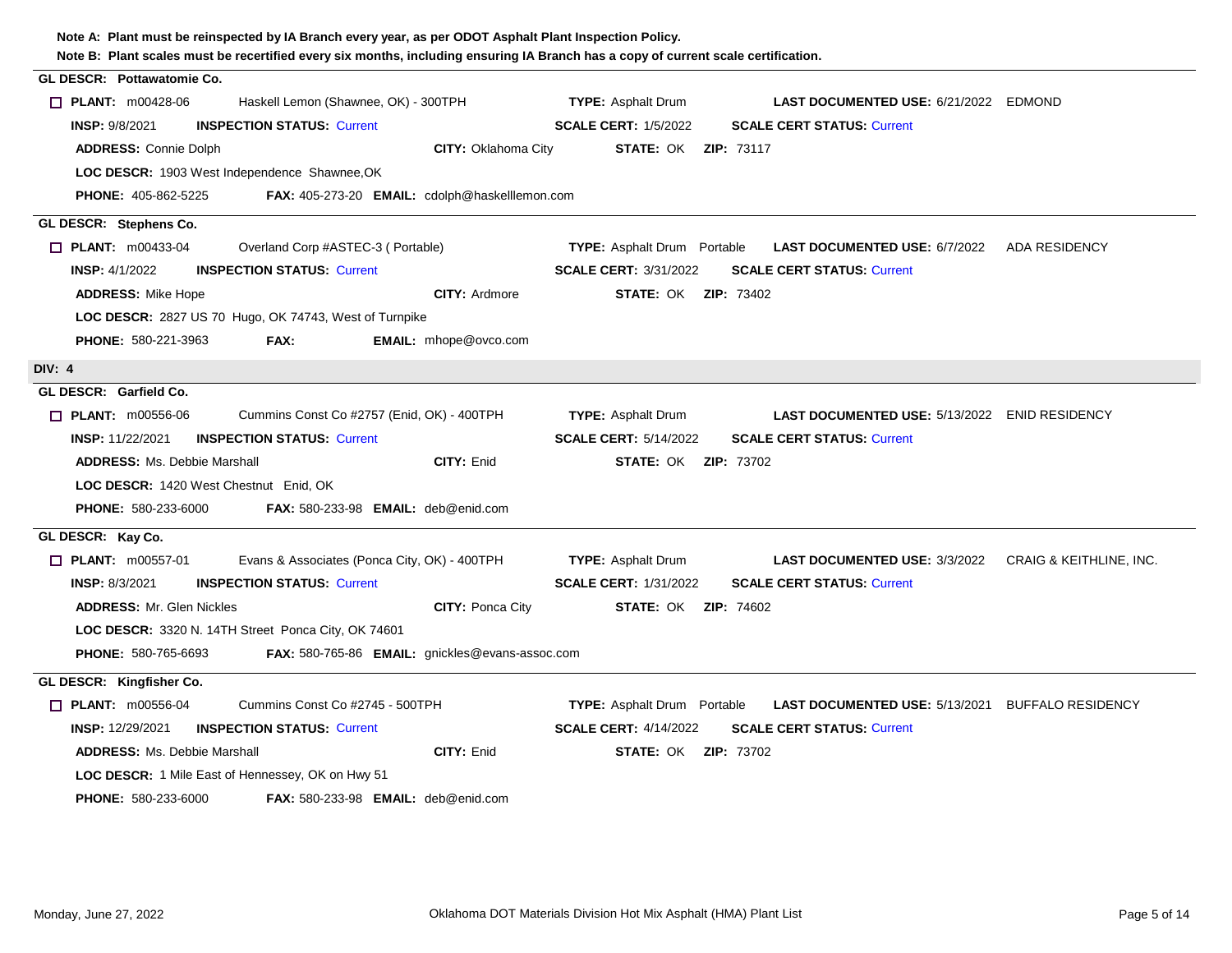| Note B: Plant scales must be recertified every six months, including ensuring IA Branch has a copy of current scale certification. |                                                            |                                         |                                    |                                                                 |  |
|------------------------------------------------------------------------------------------------------------------------------------|------------------------------------------------------------|-----------------------------------------|------------------------------------|-----------------------------------------------------------------|--|
| GL DESCR: Lincoln Co.                                                                                                              |                                                            |                                         |                                    |                                                                 |  |
| $\Box$ PLANT: m00299-01                                                                                                            | Bailey Paving Co., Inc. (Carney, OK)                       |                                         | TYPE: Asph. Mod. B                 | <b>LAST DOCUMENTED USE:</b>                                     |  |
| <b>INSP: 9/10/2020</b>                                                                                                             | <b>INSPECTION STATUS: Not Current - See Note A (above)</b> |                                         | <b>SCALE CERT: 6/17/2020</b>       | <b>SCALE CERT STATUS: Not Current - See Note B (above)</b>      |  |
| <b>ADDRESS: Carolyn Bailey</b>                                                                                                     |                                                            | <b>CITY: Carney</b>                     | <b>STATE: OK ZIP: 74832</b>        |                                                                 |  |
| <b>LOC DESCR:</b> 0.5 mile South and 1 mile west of Carney, OK                                                                     |                                                            |                                         |                                    |                                                                 |  |
| <b>PHONE: 405-865-2583</b>                                                                                                         | FAX:                                                       | EMAIL: carolynbdb@yahoo.com             |                                    |                                                                 |  |
| <b>GL DESCR: Mobile</b>                                                                                                            |                                                            |                                         |                                    |                                                                 |  |
| $\Box$ PLANT: m00556-08                                                                                                            | Cummins Const Co #2747 (Portable) - 400TPH                 |                                         | <b>TYPE:</b> Asphalt Drum Portable | <b>LAST DOCUMENTED USE: 6/15/2022 CIRCUIT ENGR. DISTRICT #7</b> |  |
| <b>INSP: 9/8/2021</b>                                                                                                              | <b>INSPECTION STATUS: Current</b>                          |                                         | <b>SCALE CERT: 4/15/2022</b>       | <b>SCALE CERT STATUS: Current</b>                               |  |
| <b>ADDRESS: Ms. Debbie Marshall</b>                                                                                                |                                                            | CITY: Enid                              | <b>STATE: OK ZIP: 73702</b>        |                                                                 |  |
| LOC DESCR: 1 mile South of Greenfield, OK Hwy 270                                                                                  |                                                            |                                         |                                    |                                                                 |  |
| PHONE: 580-233-6000                                                                                                                | FAX: $580-233-98$ EMAIL: $deb@enid.com$                    |                                         |                                    |                                                                 |  |
| GL DESCR: Oklahoma Co.                                                                                                             |                                                            |                                         |                                    |                                                                 |  |
| $\Box$ PLANT: m00295-01                                                                                                            | Asphalt Producers Inc.                                     |                                         | <b>TYPE: Asphalt Drum</b>          | <b>LAST DOCUMENTED USE:</b>                                     |  |
| <b>INSP: 6/22/2022</b>                                                                                                             | <b>INSPECTION STATUS: Current</b>                          |                                         | <b>SCALE CERT: 6/21/2022</b>       | <b>SCALE CERT STATUS: Current</b>                               |  |
| <b>ADDRESS: Ms. Karen Pittman</b>                                                                                                  |                                                            | CITY: Oklahoma City                     | <b>STATE: OK ZIP: 73105</b>        |                                                                 |  |
| LOC DESCR: 3101 NE 4th St. Oklahoma City, OK                                                                                       |                                                            |                                         |                                    |                                                                 |  |
| PHONE: 405-235-4695                                                                                                                | FAX:                                                       | EMAIL: burns.karenp@hotmail.com         |                                    |                                                                 |  |
| $\Box$ PLANT: m00296-01                                                                                                            | Atlas Paving (OKC, OK) - 400TPH                            |                                         | <b>TYPE:</b> Asphalt Drum          | <b>LAST DOCUMENTED USE: 8/20/2021 SMITH ROBERTS BALDISCHWIL</b> |  |
| <b>INSP: 5/17/2022</b>                                                                                                             | <b>INSPECTION STATUS: Current</b>                          |                                         | <b>SCALE CERT: 2/22/2022</b>       | <b>SCALE CERT STATUS: Current</b>                               |  |
| <b>ADDRESS: Tyle North</b>                                                                                                         |                                                            | <b>CITY: Oklahoma City</b>              | <b>STATE: OK ZIP: 73107</b>        |                                                                 |  |
| LOC DESCR: 701 N. Portland Ave. Oklahoma City, OK                                                                                  |                                                            |                                         |                                    |                                                                 |  |
| <b>PHONE: 405-520-0310</b>                                                                                                         | FAX:                                                       | <b>EMAIL:</b> tnorth@atlasasphaltok.com |                                    |                                                                 |  |
| $\Box$ PLANT: m00296-02                                                                                                            | Atlas Paving (Waterloo Road, Edmond) - 300TPH              |                                         | <b>TYPE: Asphalt Drum</b>          | LAST DOCUMENTED USE: 6/20/2022 ATKINS NORTH AMERICA, INC.       |  |
| INSP: 5/17/2022                                                                                                                    | <b>INSPECTION STATUS: Current</b>                          |                                         | <b>SCALE CERT: 1/25/2022</b>       | <b>SCALE CERT STATUS: Current</b>                               |  |
| <b>ADDRESS: Tyle North</b>                                                                                                         |                                                            | <b>CITY: Oklahoma City</b>              | <b>STATE: OK ZIP: 73107</b>        |                                                                 |  |
| LOC DESCR: 2051 E. Waterloo Rd., Edmond, OK                                                                                        |                                                            |                                         |                                    |                                                                 |  |
| <b>PHONE: 405-520-0310</b>                                                                                                         | FAX:                                                       | <b>EMAIL:</b> tnorth@atlasasphaltok.com |                                    |                                                                 |  |
| $\Box$ PLANT: m00428-02                                                                                                            | Haskell Lemon (East OKC) - 350TPH                          |                                         | <b>TYPE: Asphalt Drum</b>          | <b>LAST DOCUMENTED USE: 6/21/2022 PERRY</b>                     |  |
| <b>INSP: 6/23/2022</b>                                                                                                             | <b>INSPECTION STATUS: Current</b>                          |                                         | <b>SCALE CERT: 6/22/2022</b>       | <b>SCALE CERT STATUS: Current</b>                               |  |
| <b>ADDRESS: Connie Dolph</b>                                                                                                       |                                                            | <b>CITY: Oklahoma City</b>              | <b>STATE: OK ZIP: 73117</b>        |                                                                 |  |
| LOC DESCR: 1400 N.E. 2nd St. Oklahoma City                                                                                         |                                                            |                                         |                                    |                                                                 |  |
| <b>PHONE: 405-862-5225</b>                                                                                                         | FAX:                                                       | <b>EMAIL:</b> cdolph@haskelllemon.com   |                                    |                                                                 |  |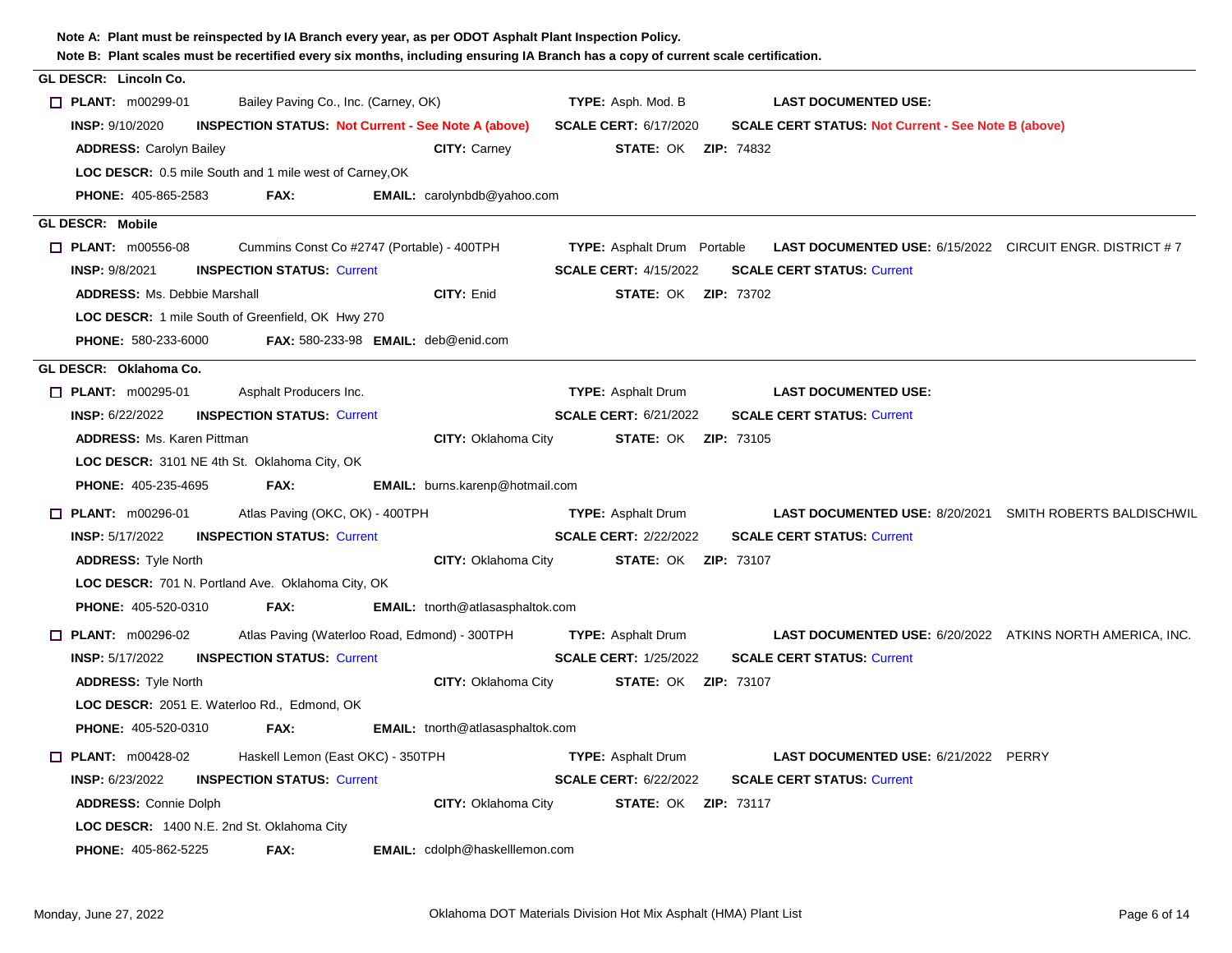| Note A: Plant must be reinspected by IA Branch every year, as per ODOT Asphalt Plant Inspection Policy.<br>Note B: Plant scales must be recertified every six months, including ensuring IA Branch has a copy of current scale certification. |                                         |                                                        |                              |                                                            |               |
|-----------------------------------------------------------------------------------------------------------------------------------------------------------------------------------------------------------------------------------------------|-----------------------------------------|--------------------------------------------------------|------------------------------|------------------------------------------------------------|---------------|
| $\Box$ PLANT: $m00428-01$                                                                                                                                                                                                                     | Haskell Lemon (West OKC) - 450TPH       |                                                        | <b>TYPE: Asphalt Drum</b>    | <b>LAST DOCUMENTED USE: 6/21/2022 YUKON RESIDENCY</b>      |               |
| <b>INSP: 6/22/2022</b>                                                                                                                                                                                                                        | <b>INSPECTION STATUS: Current</b>       |                                                        | <b>SCALE CERT: 6/22/2022</b> | <b>SCALE CERT STATUS: Current</b>                          |               |
| <b>ADDRESS: Connie Dolph</b>                                                                                                                                                                                                                  |                                         | <b>CITY: Oklahoma City</b>                             | <b>STATE: OK ZIP: 73117</b>  |                                                            |               |
| LOC DESCR: 6401 SW 15th Oklahoma City, OK                                                                                                                                                                                                     |                                         |                                                        |                              |                                                            |               |
| <b>PHONE: 405-862-5225</b>                                                                                                                                                                                                                    | FAX:                                    | <b>EMAIL:</b> cdolph@haskelllemon.com                  |                              |                                                            |               |
| $\Box$ PLANT: m00432-01                                                                                                                                                                                                                       | Schwarz Paving (West OKC, OK) - 300TPH  |                                                        | <b>TYPE: Asphalt Drum</b>    | <b>LAST DOCUMENTED USE: 5/2/2022</b>                       | <b>EDMOND</b> |
| <b>INSP: 7/12/2021</b>                                                                                                                                                                                                                        | <b>INSPECTION STATUS: Current</b>       |                                                        | <b>SCALE CERT: 12/6/2021</b> | <b>SCALE CERT STATUS: Not Current - See Note B (above)</b> |               |
| <b>ADDRESS: Brian Schwarz</b>                                                                                                                                                                                                                 |                                         | <b>CITY: Oklahoma City</b>                             | <b>STATE: OK ZIP: 73127</b>  |                                                            |               |
| LOC DESCR: 8251 W. Reno Ave. Oklahoma City, OK                                                                                                                                                                                                |                                         |                                                        |                              |                                                            |               |
| <b>PHONE: 405-789-7203</b>                                                                                                                                                                                                                    |                                         | FAX: 405-789-73 EMAIL: brian.schwarz@schwarzpaving.com |                              |                                                            |               |
| $\Box$ PLANT: m00570-01                                                                                                                                                                                                                       | T. J. Campbell (Edmond, OK) - 400TPH    |                                                        | <b>TYPE: Asphalt Drum</b>    | <b>LAST DOCUMENTED USE: 6/11/2022 ENID RESIDENCY</b>       |               |
| <b>INSP: 5/17/2022</b>                                                                                                                                                                                                                        | <b>INSPECTION STATUS. Current</b>       |                                                        | <b>SCALE CERT: 1/11/2022</b> | <b>SCALE CERT STATUS: Current</b>                          |               |
| <b>ADDRESS: Brian Groh</b>                                                                                                                                                                                                                    |                                         | <b>CITY: Oklahoma City</b>                             | <b>STATE: OK ZIP: 73155</b>  |                                                            |               |
| LOC DESCR: 2547 E. Waterloo Rd. Edmond, OK                                                                                                                                                                                                    |                                         |                                                        |                              |                                                            |               |
| <b>PHONE: 405-695-0422</b>                                                                                                                                                                                                                    | FAX:                                    | <b>EMAIL:</b> bgroh@tjcampbell.com                     |                              |                                                            |               |
| $\Box$ PLANT: m00570-02                                                                                                                                                                                                                       | T. J. Campbell (South OKC, OK) - 350TPH |                                                        | <b>TYPE: Asphalt Drum</b>    | LAST DOCUMENTED USE: 6/20/2022 ATKINS NORTH AMERICA, INC.  |               |
| <b>INSP: 5/17/2022</b>                                                                                                                                                                                                                        | <b>INSPECTION STATUS: Current</b>       |                                                        | <b>SCALE CERT: 4/4/2022</b>  | <b>SCALE CERT STATUS: Current</b>                          |               |
| <b>ADDRESS: Brian Groh</b>                                                                                                                                                                                                                    |                                         | <b>CITY: Oklahoma City</b>                             | <b>STATE: OK ZIP: 73155</b>  |                                                            |               |
| LOC DESCR: 6900 S. Sunnylane Rd., Oklahoma City, OK 73135                                                                                                                                                                                     |                                         |                                                        |                              |                                                            |               |
| <b>PHONE: 405-695-0422</b>                                                                                                                                                                                                                    | FAX:                                    | <b>EMAIL:</b> bgroh@tjcampbell.com                     |                              |                                                            |               |
| GL DESCR: Payne Co.                                                                                                                                                                                                                           |                                         |                                                        |                              |                                                            |               |
| <b>D</b> PLANT: m01276-01                                                                                                                                                                                                                     | <b>C-Gawf Construction</b>              |                                                        | <b>TYPE: Asphalt Drum</b>    | <b>LAST DOCUMENTED USE:</b>                                |               |
| <b>INSP: 11/16/2021</b>                                                                                                                                                                                                                       | <b>INSPECTION STATUS: Current</b>       |                                                        | <b>SCALE CERT: 2/1/2022</b>  | <b>SCALE CERT STATUS: Current</b>                          |               |
| <b>ADDRESS: Brian Floyd</b>                                                                                                                                                                                                                   |                                         | <b>CITY: Cushing</b>                                   | <b>STATE: OK ZIP: 74023</b>  |                                                            |               |
| <b>LOC DESCR: 7312 E. Main Cushing, OK 74023</b>                                                                                                                                                                                              |                                         |                                                        |                              |                                                            |               |
| <b>PHONE: 918-225-0580</b>                                                                                                                                                                                                                    | FAX:                                    | <b>EMAIL:</b> bullet583@aol.com                        |                              |                                                            |               |
| $\Box$ PLANT: m00563-01                                                                                                                                                                                                                       | Kerns Const Co (Perkins, OK) - 250TPH   |                                                        | <b>TYPE: Asphalt Drum</b>    | <b>LAST DOCUMENTED USE:</b>                                |               |
| <b>INSP: 8/4/2021</b>                                                                                                                                                                                                                         | <b>INSPECTION STATUS: Current</b>       |                                                        | <b>SCALE CERT: 1/12/2022</b> | <b>SCALE CERT STATUS: Current</b>                          |               |
| <b>ADDRESS: Susan Pierce</b>                                                                                                                                                                                                                  |                                         | <b>CITY: Stillwater</b>                                | <b>STATE: OK ZIP: 74076</b>  |                                                            |               |
| LOC DESCR: 12600 S. Perkins Rd. Perkins, OK 74075                                                                                                                                                                                             |                                         |                                                        |                              |                                                            |               |
| <b>PHONE: 405-547-2111</b>                                                                                                                                                                                                                    | FAX:                                    | EMAIL: susanp@kernscompanies.com                       |                              |                                                            |               |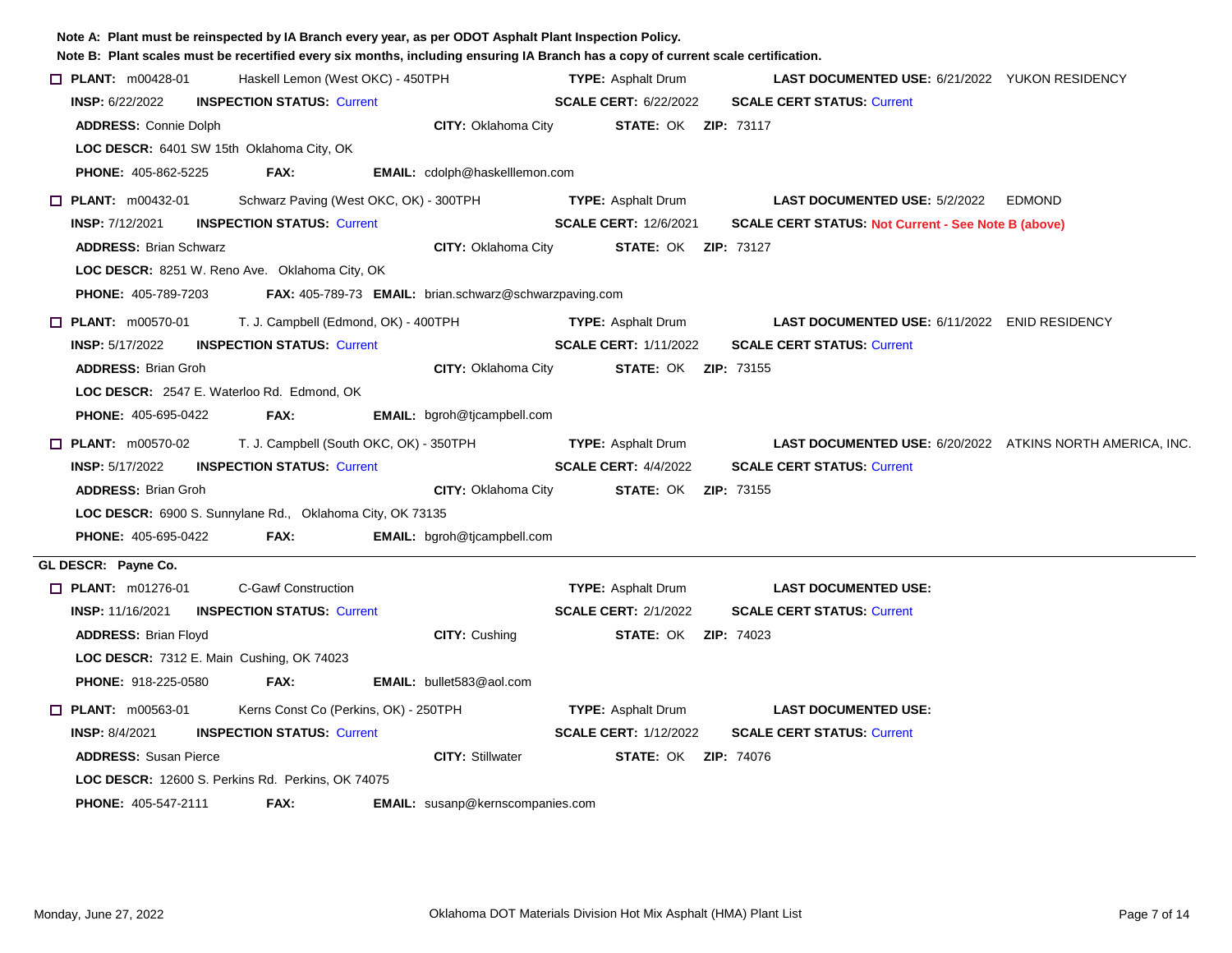| <b>DIV: 5</b>                                                               |                                                                                                       |
|-----------------------------------------------------------------------------|-------------------------------------------------------------------------------------------------------|
| GL DESCR: Beckham Co.                                                       |                                                                                                       |
| $\Box$ PLANT: m00551-03<br>Caswell Contracting (Elk City, OK) - 400TPH      | <b>TYPE: Asphalt Drum</b><br><b>LAST DOCUMENTED USE: 6/16/2022 CIRCUIT ENGR. DISTRICT #7</b>          |
| <b>INSPECTION STATUS: Current</b><br><b>INSP: 5/2/2022</b>                  | <b>SCALE CERT: 6/2/2022</b><br><b>SCALE CERT STATUS: Current</b>                                      |
| <b>ADDRESS: Mark Yost</b>                                                   | CITY: Elk City<br><b>STATE: OK ZIP: 73648</b>                                                         |
| LOC DESCR: 1901 Enterprise Rd. Elk City, OK                                 |                                                                                                       |
| <b>PHONE: 580-799-3761</b><br><b>FAX:</b>                                   | <b>EMAIL:</b> mark@caswellconst.com                                                                   |
| GL DESCR: Blaine Co.                                                        |                                                                                                       |
| $\Box$ PLANT: $m00309-02$<br>Cornell Const. Co.(Portable)                   | <b>TYPE:</b> Asphalt Drum Portable<br>LAST DOCUMENTED USE: 6/14/2022 FREESE & NICHOLS                 |
| <b>INSP:</b> 4/5/2022<br><b>INSPECTION STATUS: Current</b>                  | <b>SCALE CERT: 4/4/2022</b><br><b>SCALE CERT STATUS: Current</b>                                      |
| <b>ADDRESS: John Florer</b>                                                 | <b>CITY: Clinton</b><br><b>STATE: OK ZIP: 73601</b>                                                   |
| LOC DESCR: 8 miles East of Watonga, OK on Hwy 33                            |                                                                                                       |
| <b>PHONE: 580-445-1504</b><br>FAX:                                          | <b>EMAIL:</b> johnf@cornellconstruction.com                                                           |
| GL DESCR: Custer Co.                                                        |                                                                                                       |
| $\Box$ PLANT: m00555-01<br>Circle S Paving (Clinton, OK) - 200TPH           | <b>TYPE: Asphalt Drum</b><br><b>LAST DOCUMENTED USE: 6/2/2022</b><br><b>CLINTON RESIDENCY</b>         |
| <b>INSP: 11/3/2021</b><br><b>INSPECTION STATUS: Current</b>                 | <b>SCALE CERT: 1/28/2022</b><br><b>SCALE CERT STATUS: Current</b>                                     |
| <b>ADDRESS: Kim Weil</b>                                                    | <b>CITY: Clinton</b><br><b>STATE: OK ZIP: 73601</b>                                                   |
| LOC DESCR: 800 E. Commerce Rd. Clinton, OK 73601                            |                                                                                                       |
| FAX:<br><b>PHONE: 580-323-0514</b><br><b>EMAIL:</b> circles@htswireless.com |                                                                                                       |
| GL DESCR: Kiowa Co.                                                         |                                                                                                       |
| Cornell Const Co (Portable) - 400TPH<br>$\Box$ PLANT: m00309-01             | <b>TYPE:</b> Asphalt Drum Portable<br><b>LAST DOCUMENTED USE: 11/18/2021 ALTUS RESIDENCY</b>          |
| <b>INSPECTION STATUS: Current</b><br><b>INSP: 10/28/2021</b>                | <b>SCALE CERT: 9/10/2021</b><br><b>SCALE CERT STATUS: Not Current - See Note B (above)</b>            |
| <b>ADDRESS: John Florer</b>                                                 | <b>CITY: Clinton</b><br><b>STATE: OK ZIP: 73601</b>                                                   |
| LOC DESCR: 3 miles W. of Snyder on Business 62 & CR 2220                    |                                                                                                       |
| <b>PHONE: 580-445-1504</b><br>FAX:                                          | EMAIL: johnf@cornellconstruction.com                                                                  |
| $\Box$ PLANT: $m00433-08$<br>Overland Corp (Portable) - 300TPH              | <b>LAST DOCUMENTED USE: 12/8/2021 SMITH ROBERTS BALDISCHWIL</b><br><b>TYPE:</b> Asphalt Drum Portable |
| <b>INSP: 10/28/2021</b><br><b>INSPECTION STATUS: Current</b>                | <b>SCALE CERT: 10/13/2021</b><br><b>SCALE CERT STATUS: Not Current - See Note B (above)</b>           |
| <b>ADDRESS: Mike Hope</b>                                                   | <b>CITY: Ardmore</b><br><b>STATE: OK ZIP: 73402</b>                                                   |
| <b>LOC DESCR:</b> 5 Miles West of Snyder, OK (Formerly APAC m00552-02)      |                                                                                                       |
| FAX:<br>EMAIL: mhope@ovco.com<br><b>PHONE: 580-221-3963</b>                 |                                                                                                       |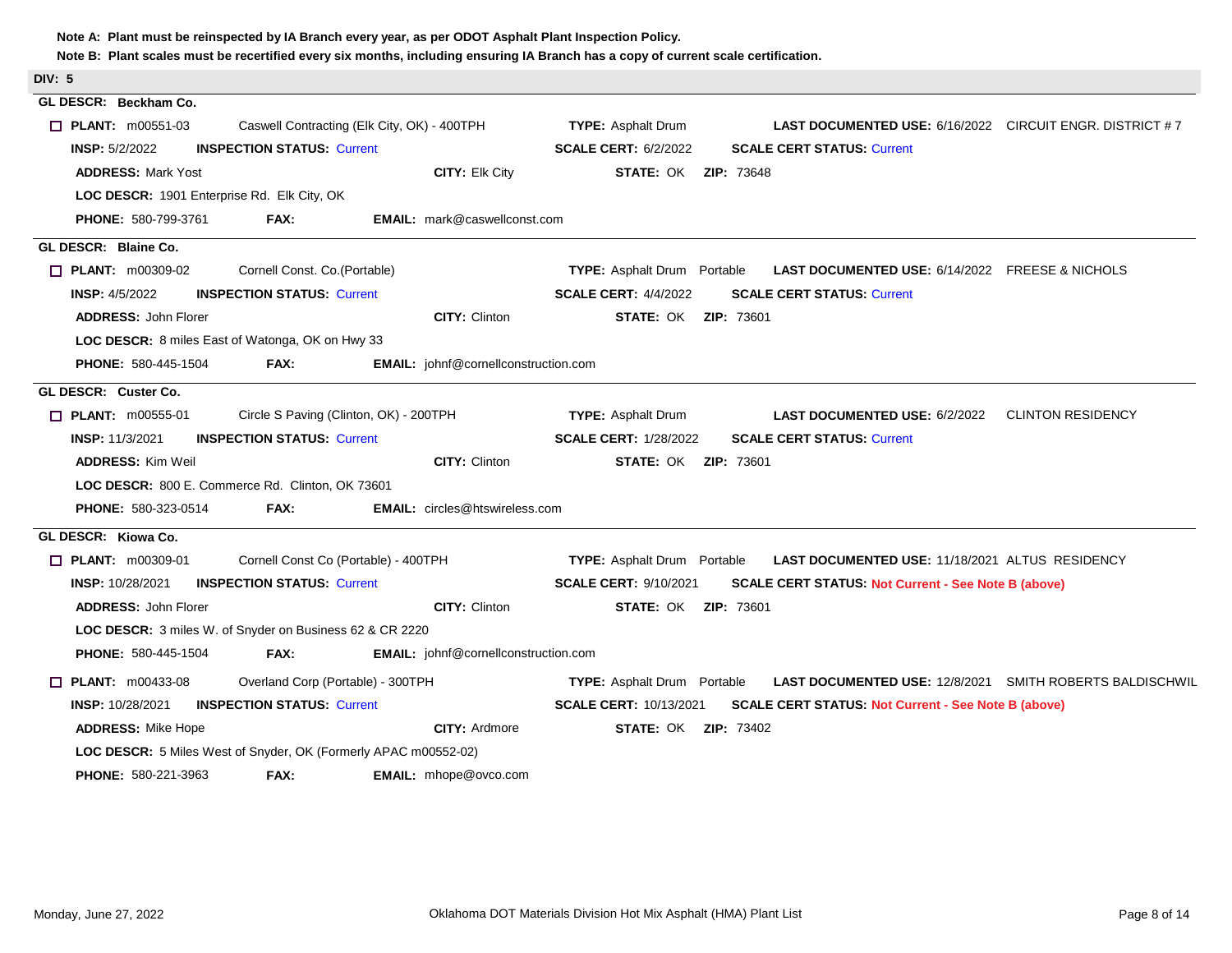| Note A: Plant must be reinspected by IA Branch every year, as per ODOT Asphalt Plant Inspection Policy.<br>Note B: Plant scales must be recertified every six months, including ensuring IA Branch has a copy of current scale certification. |                                                                                                       |
|-----------------------------------------------------------------------------------------------------------------------------------------------------------------------------------------------------------------------------------------------|-------------------------------------------------------------------------------------------------------|
| DIV: 6                                                                                                                                                                                                                                        |                                                                                                       |
| <b>GL DESCR: Kansas</b>                                                                                                                                                                                                                       |                                                                                                       |
| <b>T PLANT: m00560-01</b><br>J & R Sand Co #AP 10 (Portable) - 350TPH                                                                                                                                                                         | <b>TYPE: Asphalt Drum</b><br><b>LAST DOCUMENTED USE: 11/24/2020 CIRCUIT ENGR. DISTRICT #8</b>         |
| <b>INSP: 6/5/2020</b><br><b>INSPECTION STATUS: Not Current - See Note A (above)</b>                                                                                                                                                           | <b>SCALE CERT: 6/3/2020</b><br><b>SCALE CERT STATUS: Not Current - See Note B (above)</b>             |
| <b>ADDRESS: Mike Carlile</b><br><b>CITY: Liberal</b>                                                                                                                                                                                          | <b>STATE: KS</b><br><b>ZIP: 67905</b>                                                                 |
| LOC DESCR: NE of Liberal, KS on Hwy 54                                                                                                                                                                                                        |                                                                                                       |
| <b>PHONE: 620-624-8439</b><br>FAX: 620-624-28 EMAIL: mikecarlile@sbcglobal.net                                                                                                                                                                |                                                                                                       |
| GL DESCR: Love Co.                                                                                                                                                                                                                            |                                                                                                       |
| Cummins Const Co #2756 (Portable)- 400TPH<br>$\Box$ PLANT: m00556-16                                                                                                                                                                          | <b>TYPE:</b> Asphalt Drum Portable<br>LAST DOCUMENTED USE: 2/22/2022 ANADARKO RESIDENCY               |
| <b>INSP: 8/17/2021</b><br><b>INSPECTION STATUS: Current</b>                                                                                                                                                                                   | <b>SCALE CERT: 2/11/2022</b><br><b>SCALE CERT STATUS: Current</b>                                     |
| <b>ADDRESS: Ms. Debbie Marshall</b><br>CITY: Enid                                                                                                                                                                                             | <b>STATE: OK ZIP: 73702</b>                                                                           |
| LOC DESCR: Two Miles West of Seiling, OK, Jct. Hwy.51/60 & 183                                                                                                                                                                                |                                                                                                       |
| <b>PHONE: 580-233-6000</b><br>FAX: 580-233-98 EMAIL: deb@enid.com                                                                                                                                                                             |                                                                                                       |
| <b>GL DESCR: Mobile</b>                                                                                                                                                                                                                       |                                                                                                       |
| $\Box$ PLANT: m00560-03<br>J & R Sand #AP 40 (Portable) - 400TPH                                                                                                                                                                              | <b>LAST DOCUMENTED USE: 6/16/2022 GUYMON RESIDENCY</b><br><b>TYPE:</b> Asphalt Drum Portable          |
| <b>INSP: 10/12/2021</b><br><b>INSPECTION STATUS: Current</b>                                                                                                                                                                                  | <b>SCALE CERT STATUS: Current</b><br><b>SCALE CERT: 4/9/2022</b>                                      |
| <b>CITY: Liberal</b><br><b>ADDRESS: Mike Carlile</b>                                                                                                                                                                                          | <b>STATE: KS</b><br><b>ZIP: 67905</b>                                                                 |
| LOC DESCR: 9 Miles South of Turpin, OK on Hwy 83                                                                                                                                                                                              |                                                                                                       |
| <b>PHONE: 620-624-8439</b><br><b>FAX:</b> 620-624-28 <b>EMAIL:</b> mikecarlile@sbcglobal.net                                                                                                                                                  |                                                                                                       |
| <b>T PLANT: m00560-02</b><br>J & R Sand Co #AP 20 350TPH (Portable)                                                                                                                                                                           | <b>TYPE:</b> Asphalt Drum Portable<br><b>LAST DOCUMENTED USE: 6/6/2022</b><br><b>GUYMON RESIDENCY</b> |
| <b>INSPECTION STATUS: Current</b><br><b>INSP: 4/7/2022</b>                                                                                                                                                                                    | <b>SCALE CERT: 4/4/2022</b><br><b>SCALE CERT STATUS: Current</b>                                      |
| <b>ADDRESS: Mike Carlile</b><br><b>CITY: Liberal</b>                                                                                                                                                                                          | <b>STATE: KS</b><br><b>ZIP: 67905</b>                                                                 |
| LOC DESCR: 5 miles South of Bois City, OK on Hwy 287                                                                                                                                                                                          |                                                                                                       |
| <b>PHONE: 620-624-8439</b><br>FAX: 620-624-28 EMAIL: mikecarlile@sbcglobal.net                                                                                                                                                                |                                                                                                       |
| GL DESCR: Woods Co.                                                                                                                                                                                                                           |                                                                                                       |
| $\Box$ PLANT: $m00719-01$<br>Venture Corporation #5- Portable                                                                                                                                                                                 | <b>TYPE:</b> Asphalt Drum Portable<br>LAST DOCUMENTED USE: 12/11/2020 BUFFALO RESIDENCY               |
| <b>INSP: 10/9/2020</b><br><b>INSPECTION STATUS: Not Current - See Note A (above)</b>                                                                                                                                                          | <b>SCALE CERT: 10/9/2020</b><br><b>SCALE CERT STATUS: Not Current - See Note B (above)</b>            |
| <b>ADDRESS: Mr. Kip Spray</b><br><b>CITY: Great Bend</b>                                                                                                                                                                                      | <b>STATE: KS</b><br><b>ZIP: 67530</b>                                                                 |
| <b>LOC DESCR:</b> Avard, OK East of the Co-op Elevator                                                                                                                                                                                        |                                                                                                       |
| PHONE: 620-792-5921<br>FAX:<br><b>EMAIL:</b> office@venturec.kscoxmail.com                                                                                                                                                                    |                                                                                                       |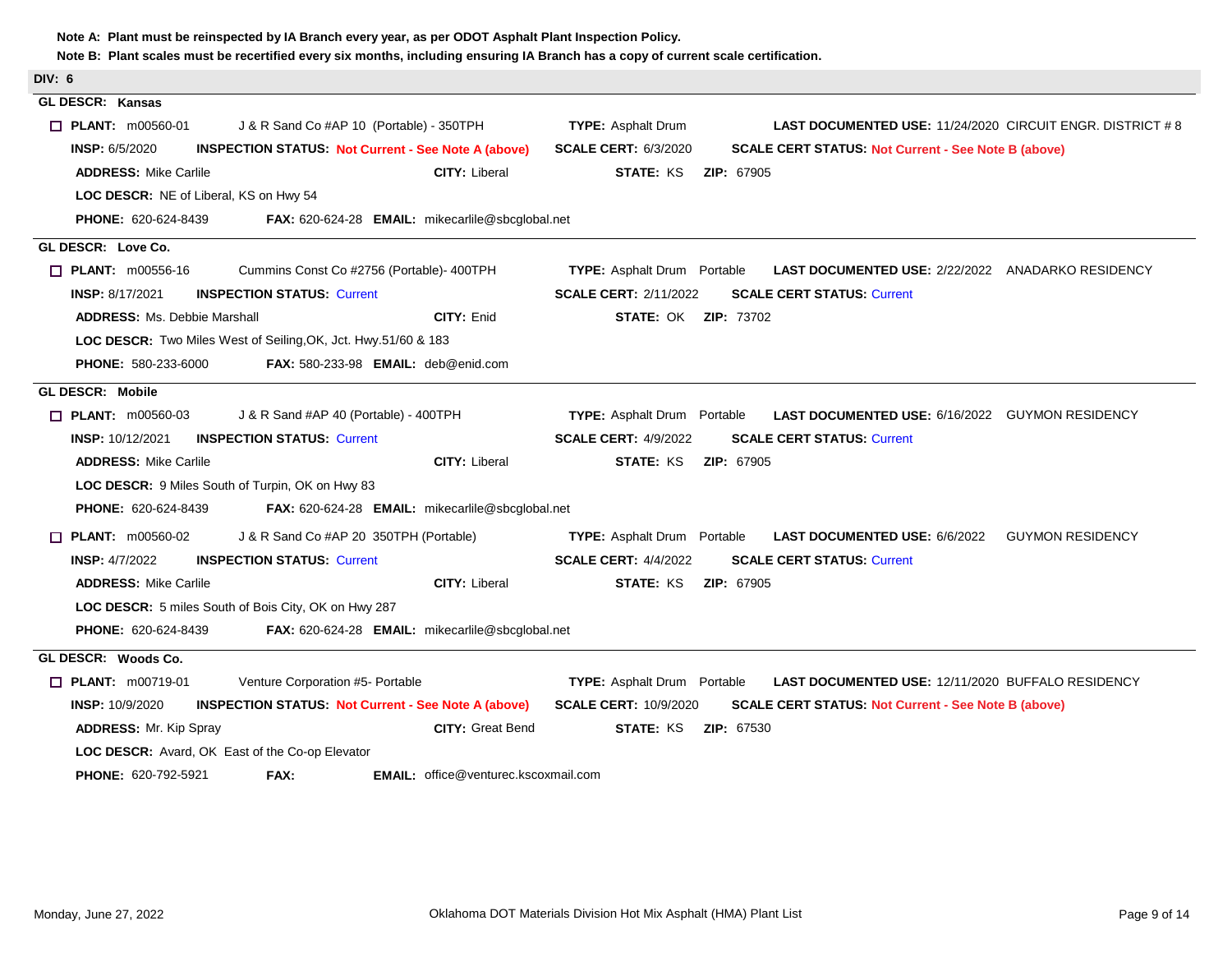| Note B: Plant scales must be recertified every six months, including ensuring IA Branch has a copy of current scale certification. |                                                                                              |
|------------------------------------------------------------------------------------------------------------------------------------|----------------------------------------------------------------------------------------------|
| GL DESCR: Woodward Co.                                                                                                             |                                                                                              |
| $\Box$ PLANT: $m00556-14$<br>Cummins Const Co #2752 (Woodward, OK)                                                                 | <b>TYPE:</b> Asph. Mod. B<br><b>LAST DOCUMENTED USE: 6/23/2022 CIRCUIT ENGR. DISTRICT #8</b> |
| <b>INSP: 8/20/2021</b><br><b>INSPECTION STATUS: Current</b>                                                                        | <b>SCALE CERT: 2/11/2022</b><br><b>SCALE CERT STATUS: Current</b>                            |
| CITY: Enid<br><b>ADDRESS: Ms. Debbie Marshall</b>                                                                                  | <b>STATE: OK ZIP: 73702</b>                                                                  |
| LOC DESCR: Hwy 412, 4 Miles East of Woodward, OK                                                                                   |                                                                                              |
| <b>PHONE: 580-233-6000</b><br>FAX: 580-233-98 EMAIL: deb@enid.com                                                                  |                                                                                              |
| <b>DIV: 7</b>                                                                                                                      |                                                                                              |
| GL DESCR: Carter Co.                                                                                                               |                                                                                              |
| $\Box$ PLANT: $m00433-01$<br>Overland Corp # ASTEC-1 - 250TPH                                                                      | <b>TYPE: Asphalt Drum</b><br><b>LAST DOCUMENTED USE: 6/15/2022 ARDMORE RESIDENCY</b>         |
| <b>INSP: 10/13/2021</b><br><b>INSPECTION STATUS: Current</b>                                                                       | <b>SCALE CERT: 3/31/2022</b><br><b>SCALE CERT STATUS: Current</b>                            |
| <b>ADDRESS: Mike Hope</b><br><b>CITY: Ardmore</b>                                                                                  | <b>STATE: OK ZIP: 73402</b>                                                                  |
| <b>LOC DESCR: HWY 77 South of Ardmore, OK</b>                                                                                      |                                                                                              |
| <b>PHONE: 580-221-3963</b><br>FAX:<br>EMAIL: mhope@ovco.com                                                                        |                                                                                              |
| GL DESCR: Comanche Co.                                                                                                             |                                                                                              |
| $\Box$ PLANT: m00561-01<br>Jenkins #1 (Lawton, OK) - 300TPH                                                                        | <b>TYPE:</b> Asphalt Drum<br><b>LAST DOCUMENTED USE: 5/28/2014 DUNCAN RESIDENCY</b>          |
| <b>INSP: 9/20/2021</b><br><b>INSPECTION STATUS: Current</b>                                                                        | <b>SCALE CERT: 1/13/2022</b><br><b>SCALE CERT STATUS: Current</b>                            |
| CITY: Lawton<br><b>ADDRESS: Rick Walker</b>                                                                                        | <b>STATE: OK ZIP: 73501</b>                                                                  |
| LOC DESCR: 1630 South Railroad St. Lawton, OK                                                                                      |                                                                                              |
| <b>PHONE: 580-355-9822</b><br>FAX:<br><b>EMAIL:</b> hg_jenkins@yahoo.com                                                           |                                                                                              |
| $\Box$ PLANT: m00433-05<br>Overland Corp #Astec-4 (Portable) - 400TPH                                                              | <b>TYPE:</b> Asphalt Drum Portable<br><b>LAST DOCUMENTED USE: 6/9/2022 ADA RESIDENCY</b>     |
| <b>INSPECTION STATUS: Current</b><br><b>INSP: 2/9/2022</b>                                                                         | <b>SCALE CERT: 12/23/2021</b><br><b>SCALE CERT STATUS: Not Current - See Note B (above)</b>  |
| <b>ADDRESS: Mike Hope</b><br><b>CITY: Ardmore</b>                                                                                  | <b>STATE: OK ZIP: 73402</b>                                                                  |
| LOC DESCR: Dolese-Richard Spur Quarry Elgin, OK                                                                                    |                                                                                              |
| <b>PHONE: 580-221-3963</b><br>FAX:<br>EMAIL: mhope@ovco.com                                                                        |                                                                                              |
| T & G Const Co #P1 (Lawton, OK) - 400TPH<br>$\Box$ PLANT: $m00566-01$                                                              | <b>TYPE: Asphalt Drum</b><br><b>LAST DOCUMENTED USE: 5/6/2022 DUNCAN RESIDENCY</b>           |
| <b>INSP: 9/20/2021</b><br><b>INSPECTION STATUS: Current</b>                                                                        | <b>SCALE CERT: 3/8/2022</b><br><b>SCALE CERT STATUS: Current</b>                             |
| <b>ADDRESS: Sandra Johnson</b><br>CITY: Lawton                                                                                     | <b>STATE: OK ZIP: 73501</b>                                                                  |
| LOC DESCR: 800 SE 1st St. Lawton, OK                                                                                               |                                                                                              |
| <b>EMAIL:</b> scales@tngconst.com<br><b>PHONE: 580-355-6655</b><br>FAX:                                                            |                                                                                              |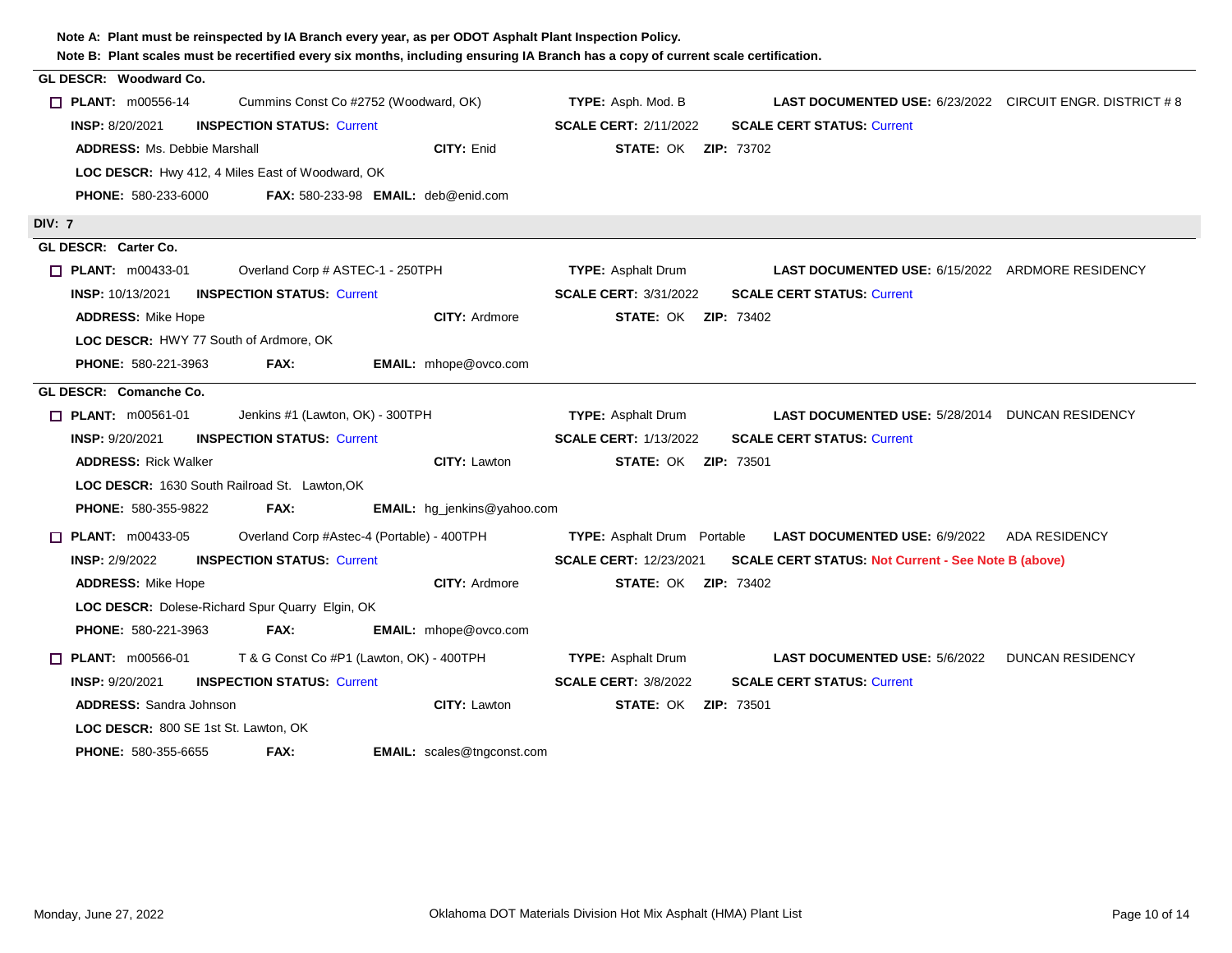| Note B: Plant scales must be recertified every six months, including ensuring IA Branch has a copy of current scale certification.<br>GL DESCR: Grady Co. |                                                                                                    |
|-----------------------------------------------------------------------------------------------------------------------------------------------------------|----------------------------------------------------------------------------------------------------|
| $\Box$ PLANT: m00556-15<br>Cummins Const Co #2754 (Portable) - 300TPH                                                                                     | <b>TYPE:</b> Asphalt Drum Portable<br><b>LAST DOCUMENTED USE: 6/17/2022 ANADARKO RESIDENCY</b>     |
| <b>INSP: 11/8/2021</b><br><b>INSPECTION STATUS: Current</b>                                                                                               | <b>SCALE CERT: 2/21/2022</b><br><b>SCALE CERT STATUS: Current</b>                                  |
| CITY: Enid<br><b>ADDRESS: Ms. Debbie Marshall</b>                                                                                                         | <b>STATE: OK ZIP: 73702</b>                                                                        |
| LOC DESCR: 1/2 Mile East of Minco, OK on Hwy 37                                                                                                           |                                                                                                    |
| <b>PHONE: 580-233-6000</b><br><b>FAX: 580-233-98 EMAIL: deb@enid.com</b>                                                                                  |                                                                                                    |
| <b>GL DESCR: Mobile</b>                                                                                                                                   |                                                                                                    |
| $\Box$ PLANT: m00566-02<br>T & G Const Co #P2 (Portable) - 400TPH                                                                                         | <b>TYPE:</b> Asphalt Drum Portable<br>LAST DOCUMENTED USE: 4/20/2022 ANADARKO RESIDENCY            |
| <b>INSP: 9/20/2021</b><br><b>INSPECTION STATUS: Current</b>                                                                                               | <b>SCALE CERT: 3/9/2022</b><br><b>SCALE CERT STATUS: Current</b>                                   |
| <b>ADDRESS: Sandra Johnson</b><br>CITY: Lawton                                                                                                            | <b>STATE: OK ZIP: 73501</b>                                                                        |
| LOC DESCR: 821 NW Meers- Porter Hill Rd. Elgin, OK                                                                                                        |                                                                                                    |
| <b>EMAIL:</b> scales@tngconst.com<br><b>PHONE: 580-355-6655</b><br>FAX:                                                                                   |                                                                                                    |
| GL DESCR: Murray Co.                                                                                                                                      |                                                                                                    |
| $\Box$ PLANT: $m00697-01$<br>Pav. Matls, of Southern OK, #2791-400 TPH                                                                                    | <b>TYPE: Asphalt Drum</b><br><b>LAST DOCUMENTED USE: 4/19/2022 PURCELL RESIDENCY</b>               |
| <b>INSP: 9/22/2021</b><br><b>INSPECTION STATUS: Current</b>                                                                                               | <b>SCALE CERT: 6/20/2022</b><br><b>SCALE CERT STATUS: Current</b>                                  |
| <b>CITY: Davis</b><br><b>ADDRESS: Kurtis McGee</b>                                                                                                        | <b>STATE: OK ZIP: 73030</b>                                                                        |
| LOC DESCR: 13640 Dolese Plant Rd. Davis, OK                                                                                                               |                                                                                                    |
| <b>PHONE: 580-369-2749</b><br>FAX: 580-369-23 EMAIL: cumminsplant@gmail.com                                                                               |                                                                                                    |
| Seal Masters Inc. (Davis, OK) - 300 TPH<br><b>PLANT: m00790-02</b><br>П                                                                                   | <b>TYPE:</b> Asphalt Drum Portable<br><b>LAST DOCUMENTED USE: 4/16/2022 BENCHMARK CONSTRUCTION</b> |
| <b>INSP: 5/3/2022</b><br><b>INSPECTION STATUS: Current</b>                                                                                                | <b>SCALE CERT: 6/21/2022</b><br><b>SCALE CERT STATUS: Current</b>                                  |
| <b>ADDRESS: Mr. Ron Gillihan</b><br><b>CITY: Davis</b>                                                                                                    | <b>STATE: OK ZIP: 73030</b>                                                                        |
| LOC DESCR: 11133 Colbert Rd. Davis, OK                                                                                                                    |                                                                                                    |
| EMAIL: ron@paversinc.net<br><b>PHONE: 580-369-8432</b><br>FAX:                                                                                            |                                                                                                    |
| <b>DIV: 8</b>                                                                                                                                             |                                                                                                    |
| GL DESCR: Craig Co.                                                                                                                                       |                                                                                                    |
| APAC Central #04054 (Vinita, OK)- 400TPH<br>$\Box$ PLANT: m00552-11                                                                                       | <b>TYPE: Asphalt Drum</b><br><b>LAST DOCUMENTED USE: 4/20/2022 GARVER, LLC.</b>                    |
| <b>INSP: 6/16/2022</b><br><b>INSPECTION STATUS: Current</b>                                                                                               | <b>SCALE CERT: 1/28/2022</b><br><b>SCALE CERT STATUS: Current</b>                                  |
| CITY: Tulsa<br><b>ADDRESS: Mr. Curtis Whalen</b>                                                                                                          | <b>STATE: OK ZIP: 74116</b>                                                                        |
| LOC DESCR: 26457 South 4460 Rd. Vinita, OK                                                                                                                |                                                                                                    |
| FAX:<br><b>PHONE: 918-270-8011</b><br><b>EMAIL:</b> curtis.whalen@apac.com                                                                                |                                                                                                    |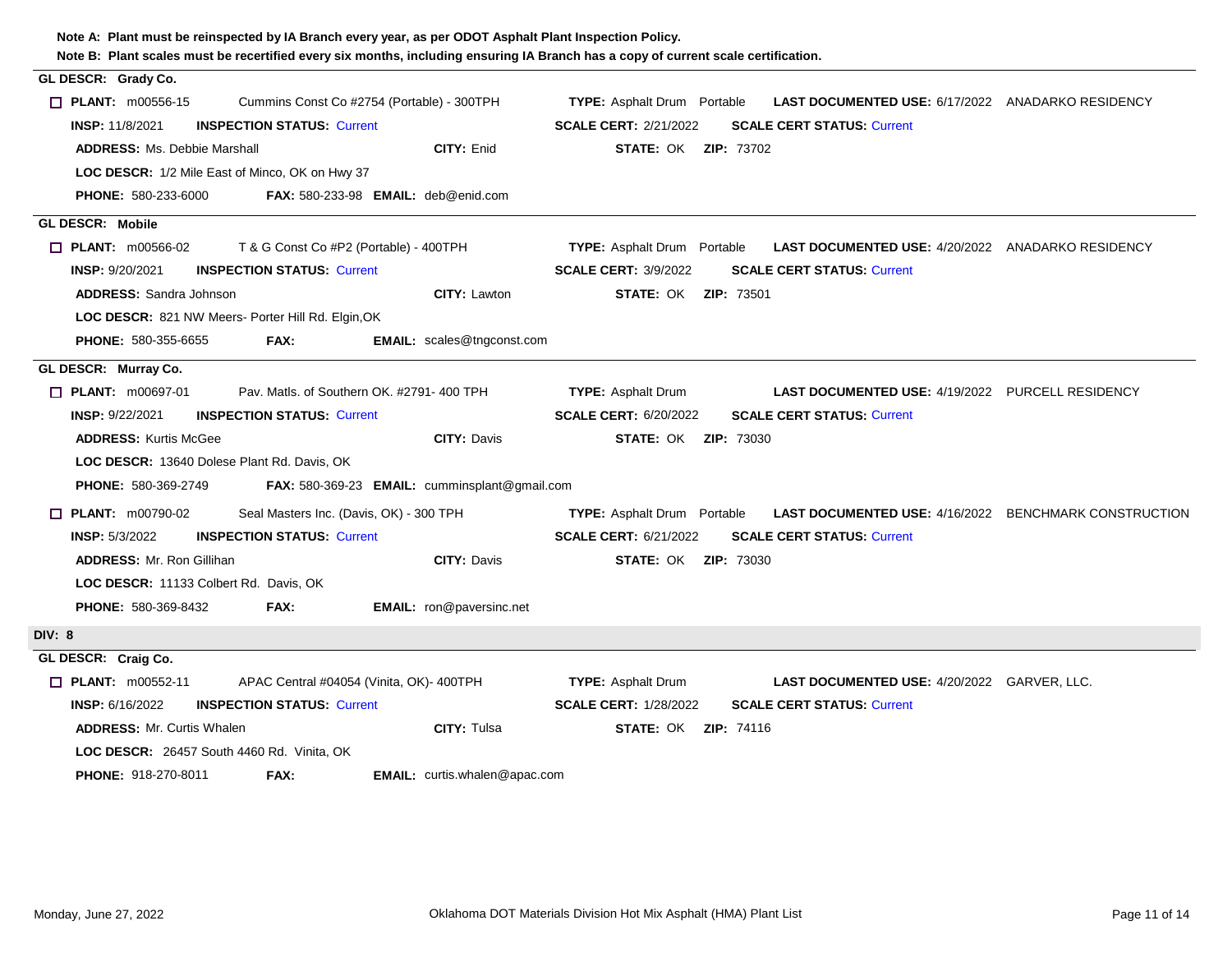| Note B: Plant scales must be recertified every six months, including ensuring IA Branch has a copy of current scale certification. |                                                                                       |
|------------------------------------------------------------------------------------------------------------------------------------|---------------------------------------------------------------------------------------|
| GL DESCR: Delaware Co.                                                                                                             |                                                                                       |
| $\Box$ PLANT: $m00895-01$<br><b>Longan Construction Company</b>                                                                    | <b>TYPE: Asphalt Batch</b><br><b>LAST DOCUMENTED USE:</b>                             |
| <b>INSPECTION STATUS: Current</b><br><b>INSP: 8/31/2021</b>                                                                        | <b>SCALE CERT: 2/15/2022</b><br><b>SCALE CERT STATUS: Current</b>                     |
| <b>CITY: Grove</b><br><b>ADDRESS: Ms. Teresa Longan</b>                                                                            | <b>STATE: OK ZIP: 74344</b>                                                           |
| LOC DESCR: 1635 US Hwy. 59 Grove, OK                                                                                               |                                                                                       |
| <b>PHONE: 918-786-2301</b><br>FAX:<br><b>EMAIL:</b> longan1957@sbcglobel.net                                                       |                                                                                       |
| GL DESCR: Mayes Co.                                                                                                                |                                                                                       |
| $\Box$ PLANT: m01488-01<br>Pryor Asphalt                                                                                           | <b>TYPE: Asphalt Drum</b><br><b>LAST DOCUMENTED USE:</b>                              |
| <b>INSP: 2/10/2022</b><br><b>INSPECTION STATUS: Current</b>                                                                        | <b>SCALE CERT: 4/28/2022</b><br><b>SCALE CERT STATUS: Current</b>                     |
| CITY: Salina<br><b>ADDRESS: Jesse Beck</b>                                                                                         | <b>STATE: OK ZIP: 74365</b>                                                           |
| <b>LOC DESCR: 2442 S. 435 Rd. Pryor, OK 73361</b>                                                                                  |                                                                                       |
| PHONE: 785-307-1376<br>EMAIL: jessebbeck@gmail.com<br>FAX:                                                                         |                                                                                       |
| GL DESCR: Ottawa Co.                                                                                                               |                                                                                       |
| $\Box$ PLANT: $m00567-01$<br>Teeters Asphalt (Picher, OK) - 185TPH                                                                 | <b>TYPE: Asphalt Drum</b><br><b>LAST DOCUMENTED USE: 4/1/2013 CLAREMORE RESIDENCY</b> |
| <b>INSP: 5/9/2022</b><br><b>INSPECTION STATUS: Current</b>                                                                         | <b>SCALE CERT: 1/5/2022</b><br><b>SCALE CERT STATUS: Current</b>                      |
| <b>ADDRESS: Mr. Steve Teeter</b><br>CITY: Quapaw                                                                                   | <b>STATE: OK ZIP: 74363</b>                                                           |
| LOC DESCR: 57221 E. 30 Rd. Picher, OK 74360                                                                                        |                                                                                       |
| PHONE: 918-673-1243<br>EMAIL: shaunateeter@sbcglobel.net<br>FAX:                                                                   |                                                                                       |
| GL DESCR: Rogers Co.                                                                                                               |                                                                                       |
| $\Box$ PLANT: m01104-01<br><b>Millennial Asphalt</b>                                                                               | TYPE: Asphalt Drum Portable<br>LAST DOCUMENTED USE: 4/26/2022 EST, INC.               |
| <b>INSP: 2/28/2022</b><br><b>INSPECTION STATUS: Current</b>                                                                        | <b>SCALE CERT: 5/2/2022</b><br><b>SCALE CERT STATUS: Current</b>                      |
| CITY: Tulsa<br><b>ADDRESS: Stephen Sherwood</b>                                                                                    | <b>STATE: OK ZIP: 74128</b>                                                           |
| <b>LOC DESCR: 14978 E. 56th St. North Owasso, OK 74055</b>                                                                         |                                                                                       |
| <b>PHONE: 918-240-1410</b><br>FAX:<br><b>EMAIL:</b> stephen.sherwood@sherwood.net                                                  |                                                                                       |
| GL DESCR: Tulsa Co.                                                                                                                |                                                                                       |
| $\Box$ PLANT: m00552-07<br>APAC Central #04053 (Tulsa, OK) - 600TPH                                                                | <b>TYPE: Asphalt Drum</b><br>LAST DOCUMENTED USE: 6/10/2022 CLAREMORE RESIDENCY       |
| <b>INSP: 5/18/2022</b><br><b>INSPECTION STATUS: Current</b>                                                                        | <b>SCALE CERT: 4/4/2022</b><br><b>SCALE CERT STATUS: Current</b>                      |
| <b>CITY: Tulsa</b><br><b>ADDRESS: Mr. Paul Ratley</b>                                                                              | <b>STATE: OK ZIP: 74116</b>                                                           |
| <b>LOC DESCR: 14101 E. 36th St. N. Tulsa, OK</b>                                                                                   |                                                                                       |
| FAX:<br>EMAIL: paul.ratley@apac.com<br><b>PHONE: 918-270-8011</b>                                                                  |                                                                                       |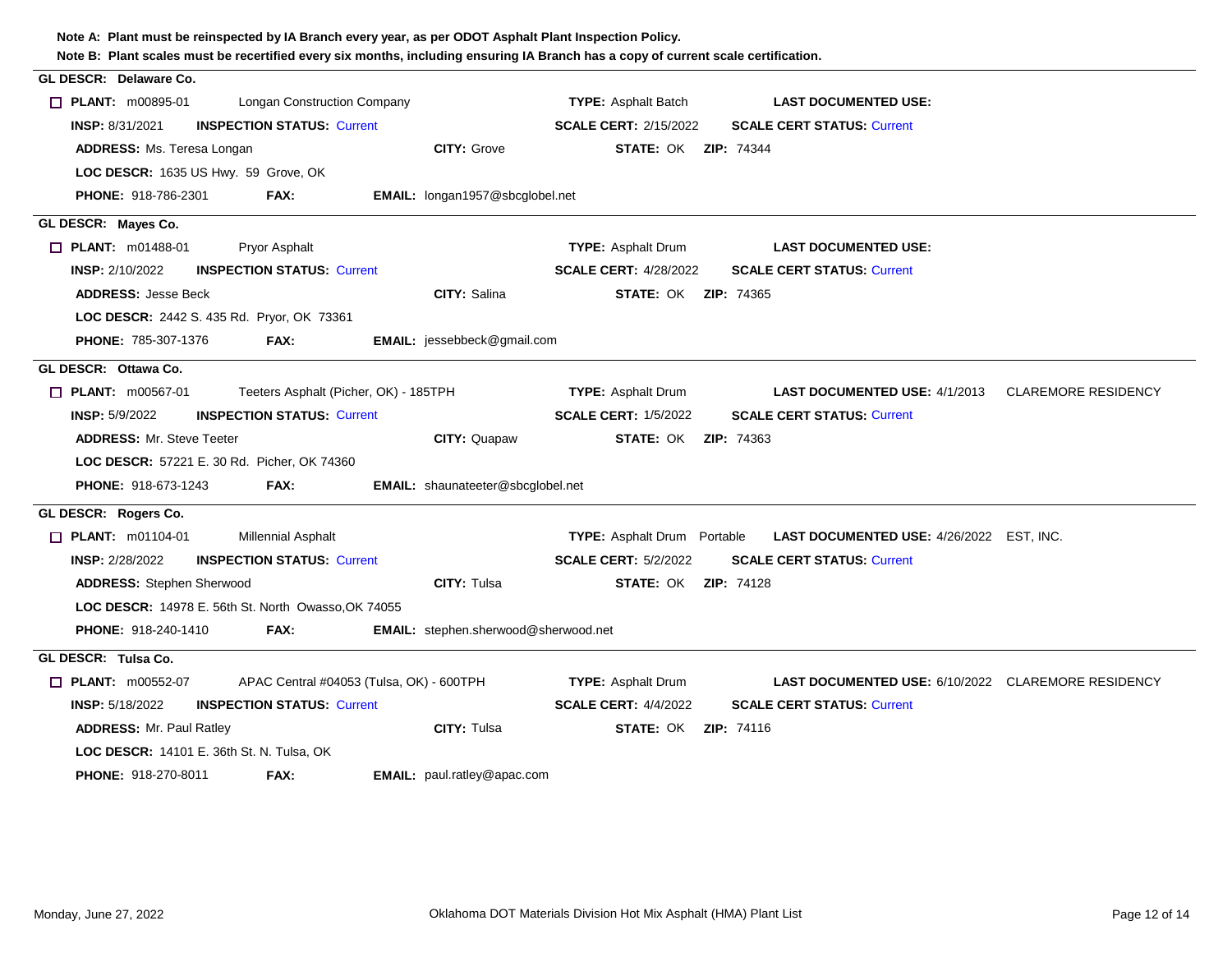| Note A: Plant must be reinspected by IA Branch every year, as per ODOT Asphalt Plant Inspection Policy. |                                                            | Note B: Plant scales must be recertified every six months, including ensuring IA Branch has a copy of current scale certification. |  |  |  |  |
|---------------------------------------------------------------------------------------------------------|------------------------------------------------------------|------------------------------------------------------------------------------------------------------------------------------------|--|--|--|--|
| $\Box$ PLANT: m00552-18<br>APAC Central #4057 (Tulsa) - 300 TPH                                         |                                                            | <b>TYPE: Asphalt Drum</b><br><b>LAST DOCUMENTED USE: 5/10/2022 TULSA</b>                                                           |  |  |  |  |
| <b>INSP: 6/15/2022</b><br><b>INSPECTION STATUS: Current</b>                                             |                                                            | <b>SCALE CERT: 2/28/2022</b><br><b>SCALE CERT STATUS: Current</b>                                                                  |  |  |  |  |
| <b>ADDRESS: Mr. Curtis Whalen</b>                                                                       | CITY: Tulsa                                                | <b>STATE: OK ZIP: 74116</b>                                                                                                        |  |  |  |  |
| LOC DESCR: 2110 N. 129th E. Ave. Tulsa, OK                                                              |                                                            |                                                                                                                                    |  |  |  |  |
| <b>PHONE: 918-270-8011</b><br>FAX:                                                                      | <b>EMAIL:</b> curtis.whalen@apac.com                       |                                                                                                                                    |  |  |  |  |
| $\Box$ PLANT: m00552-01                                                                                 | APAC-Central #4055(Portable) - 400TPH                      | LAST DOCUMENTED USE: 12/3/2021 EST, INC.<br><b>TYPE:</b> Asphalt Drum Portable                                                     |  |  |  |  |
| <b>INSP: 7/27/2021</b><br><b>INSPECTION STATUS: Current</b>                                             |                                                            | <b>SCALE CERT: 4/5/2022</b><br><b>SCALE CERT STATUS: Current</b>                                                                   |  |  |  |  |
| <b>ADDRESS: Paul Ratley</b>                                                                             | <b>CITY: Tulsa</b>                                         | <b>STATE: OK ZIP: 74116</b>                                                                                                        |  |  |  |  |
| LOC DESCR: 28805 US Hwy. 60 Pawhuska, OK 74056                                                          |                                                            |                                                                                                                                    |  |  |  |  |
| FAX:<br><b>PHONE: 918-270-8011</b>                                                                      | EMAIL: paul.ratley@apac.com                                |                                                                                                                                    |  |  |  |  |
| $\Box$ PLANT: m00837-01                                                                                 | Dunham's Asphalt Services, Inc.                            | <b>TYPE:</b> Asphalt Drum Portable<br><b>LAST DOCUMENTED USE: 4/12/2021 CRAIG &amp; KEITHLINE, INC.</b>                            |  |  |  |  |
| <b>INSP: 1/11/2022</b><br><b>INSPECTION STATUS: Current</b>                                             |                                                            | <b>SCALE CERT: 1/6/2022</b><br><b>SCALE CERT STATUS: Current</b>                                                                   |  |  |  |  |
| <b>ADDRESS: Jeff Call</b>                                                                               | CITY: Sapulpa                                              | <b>STATE: OK ZIP: 74066</b>                                                                                                        |  |  |  |  |
| LOC DESCR: 8387 West 21st Street, Sand Springs, OK                                                      |                                                            |                                                                                                                                    |  |  |  |  |
| PHONE: 918-261-0893<br>FAX:                                                                             | <b>EMAIL:</b> jeff@dunhamsasphalt.com                      |                                                                                                                                    |  |  |  |  |
| $\Box$ PLANT: m00355-02                                                                                 | Tulsa Asphalt Co #2 (Tulsa, OK) 300TPH                     | <b>TYPE: Asphalt Drum</b><br><b>LAST DOCUMENTED USE: 6/23/2022 STILLWATER RESIDENCY</b>                                            |  |  |  |  |
| <b>INSP: 5/12/2022</b><br><b>INSPECTION STATUS: Current</b>                                             |                                                            | <b>SCALE CERT: 4/28/2022</b><br><b>SCALE CERT STATUS: Current</b>                                                                  |  |  |  |  |
| <b>ADDRESS: Mr. Andrei Dessiatov</b>                                                                    | <b>CITY: Tulsa</b>                                         | <b>STATE: OK ZIP: 74157</b>                                                                                                        |  |  |  |  |
| <b>LOC DESCR: 13737 E 46th Street North, Tulsa, OK</b>                                                  |                                                            |                                                                                                                                    |  |  |  |  |
| <b>PHONE: 918-234-7004</b><br>FAX:                                                                      | <b>EMAIL:</b> andreid@tulsa-asphalt.com                    |                                                                                                                                    |  |  |  |  |
| GL DESCR: Washington Co.                                                                                |                                                            |                                                                                                                                    |  |  |  |  |
| $\Box$ PLANT: m01097-01<br>Bison Asphalt (Portable)                                                     |                                                            | <b>LAST DOCUMENTED USE: 5/18/2021 CRAIG &amp; KEITHLINE, INC.</b><br><b>TYPE:</b> Asphalt Drum Portable                            |  |  |  |  |
| <b>INSPECTION STATUS: Current</b><br><b>INSP: 2/16/2022</b>                                             |                                                            | <b>SCALE CERT STATUS: Current</b><br><b>SCALE CERT: 2/11/2022</b>                                                                  |  |  |  |  |
| <b>ADDRESS: Aemi Collier</b>                                                                            | <b>CITY: Bartlesville</b>                                  | <b>STATE: OK ZIP: 74006</b>                                                                                                        |  |  |  |  |
| LOC DESCR: 3590 East Durham Road Dewey, OK                                                              |                                                            |                                                                                                                                    |  |  |  |  |
| PHONE: 918-534-9992<br>FAX:                                                                             | <b>EMAIL:</b> aemi@bisonmaterials.com                      |                                                                                                                                    |  |  |  |  |
| DIV: N/A                                                                                                |                                                            |                                                                                                                                    |  |  |  |  |
| GL DESCR: Missouri                                                                                      |                                                            |                                                                                                                                    |  |  |  |  |
| <b>D</b> PLANT: m00907-01                                                                               | Emery Sapp & Sons, Inc. (Joplin, MO)                       | <b>TYPE:</b> Asphalt Drum<br><b>LAST DOCUMENTED USE: 5/13/2022 BENCHMARK CONSTRUCTION</b>                                          |  |  |  |  |
| <b>INSP: 6/22/2021</b>                                                                                  | <b>INSPECTION STATUS: Not Current - See Note A (above)</b> | <b>SCALE CERT: 12/2/2021</b><br><b>SCALE CERT STATUS: Not Current - See Note B (above)</b>                                         |  |  |  |  |
| <b>ADDRESS: Steve Brown</b>                                                                             | CITY: Joplin                                               | <b>STATE: MO ZIP: 64801</b>                                                                                                        |  |  |  |  |
| LOC DESCR: 7429 East Newman Rd., Joplin, MO                                                             |                                                            |                                                                                                                                    |  |  |  |  |
| <b>EMAIL:</b> steve.brown@emerysapp.com<br><b>PHONE: 417-626-8862</b><br>FAX:                           |                                                            |                                                                                                                                    |  |  |  |  |